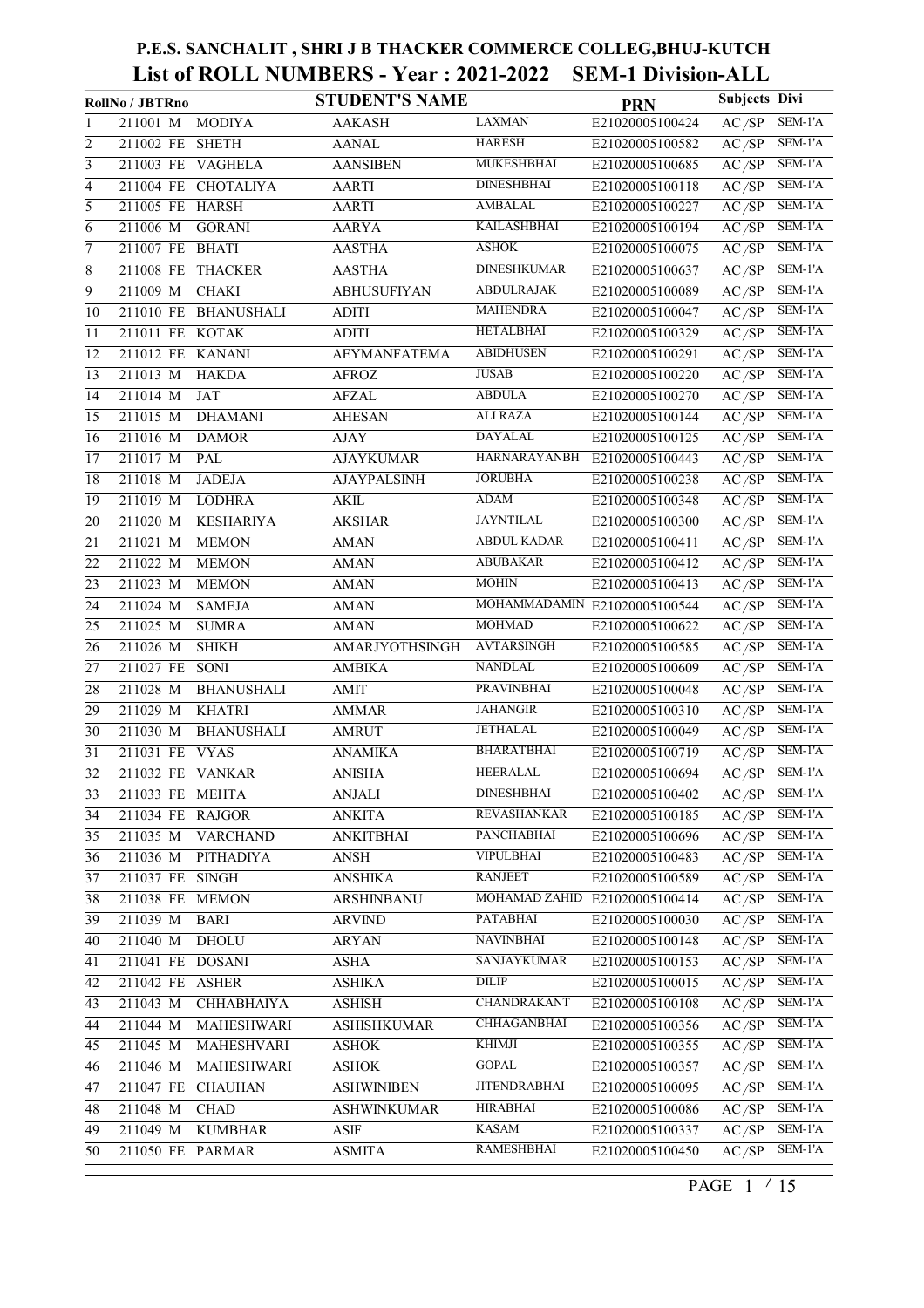|                 | RollNo / JBTRno  |                        | <b>STUDENT'S NAME</b>        |                               | <b>PRN</b>      | <b>Subjects Divi</b> |           |
|-----------------|------------------|------------------------|------------------------------|-------------------------------|-----------------|----------------------|-----------|
| 51              | 211051 M         | <b>KHATRI</b>          | <b>AYAAN</b>                 | ABDULAZIZ                     | E21020005100311 | AC/SP                | SEM-1'A   |
| 52              | 211052 M         | <b>KHOJA</b>           | <b>AYAN</b>                  | <b>AMINALI</b>                | E21020005100320 | AC/SP                | $SEM-1'A$ |
| $\overline{53}$ |                  | 211053 FE BHANUSHALI   | <b>BAHESHWARI</b>            | <b>VINODBHAI</b>              | E21020005100050 | AC/SP                | SEM-1'A   |
| 54              | 211054 M         | <b>VARCHAND</b>        | <b>BALDEVBHAI</b>            | <b>VELJIBHAI</b>              | E21020005100697 | AC/SP                | SEM-1'A   |
| 55              | 211055 M         | <b>GOSWAMI</b>         | <b>BANSALGIRI</b>            | <b>SHEKHARGIRI</b>            | E21020005100201 | AC/SP                | SEM-1'A   |
| 56              | 211056 FE        | <b>RABARI</b>          | <b>BHACHIBEN</b>             | <b>HIRA</b>                   | E21020005100498 | AC/SP                | SEM-1'A   |
| 57              | 211057 M         | <b>JADEJA</b>          | <b>BHADRASINH</b>            | <b>SAMATSINH</b>              | E21020005100239 | AC/SP                | SEM-1'A   |
| 58              | 211058 FE        | <b>CHAVDA</b>          | <b>BHAGYASHREE</b>           | <b>MANOJ</b>                  | E21020005100101 | AC/SP                | SEM-1'A   |
| 59              | 211059 FE SONI   |                        | <b>BHAKTI</b>                | <b>PRAVINBHAI</b>             | E21020005100610 | AC/SP                | SEM-1'A   |
| 60              | 211060 FE        | <b>VORA</b>            | <b>BHAKTI</b>                | <b>RITESH</b>                 | E21020005100714 | AC/SP                | SEM-1'A   |
| 61              | 211061 M         | MAHESHWARI             | <b>BHARAT</b>                | <b>DHANJI</b>                 | E21020005100358 | AC/SP                | SEM-1'A   |
| 62              | 211062 M         | <b>DAMOR</b>           | <b>BHARATBHAI</b>            | <b>DAHYALAL</b>               | E21020005100126 | AC/SP                | SEM-1'A   |
| 63              | 211063 M         | BRAHMKSHATRIYA BHARGAV |                              | <b>TOLARAM</b>                | E21020005100082 | AC/SP                | SEM-1'A   |
| 64              | 211064 M         | <b>SATHVARA</b>        | <b>BHAVESH</b>               | <b>KARSHANBHAI</b>            | E21020005100557 | AC/SP                | $SEM-1'A$ |
| 65              | 211065 M         | <b>BHANUSHALI</b>      | <b>BHAVIK</b>                | <b>DHANJIBHAI</b>             | E21020005100051 | AC/SP                | SEM-1'A   |
| 66              | 211066 M         | <b>SANGAR</b>          | <b>BHAVIK</b>                | <b>MANOJ</b>                  | E21020005100547 | AC/SP                | $SEM-1'A$ |
| 67              | 211067 FE        | <b>ANTHU</b>           | <b>BHAVINI</b>               | <b>SHANTILAL</b>              | E21020005100010 | $\overline{AC/SP}$   | SEM-1'A   |
| 68              |                  | 211068 FE KHOKHAR      | <b>BHAVNA</b>                | BHUPENDRABHAI                 | E21020005100323 | AC/SP                | SEM-1'A   |
| 69              | 211069 M         | <b>MANANI</b>          | <b>BHAVYA</b>                | <b>DILIPKUMAR</b>             | E21020005100383 | AC/SP                | SEM-1'A   |
| 70              | 211070 FE        | <b>JETHA</b>           | <b>BHOOMIBEN</b>             | <b>DINESHKUMAR</b>            | E21020005100277 | AC/SP                | SEM-1'A   |
| $\overline{71}$ | 211071 FE        | JADEJA                 | <b>BHUMIBA</b>               | <b>KANAKSINH</b>              | E21020005100240 | AC/SP                | SEM-1'A   |
| 72              | 211072 FE JADEJA |                        | <b>BHUMIKABA</b>             | <b>PRADIPSINH</b>             | E21020005100241 | AC/SP                | SEM-1'A   |
| $\overline{73}$ | 211073 M         | <b>JADEJA</b>          | <b>BRIJRAJSINH</b>           | <b>BALWANTSINH</b>            | E21020005100242 | AC/SP                | $SEM-1'A$ |
| $\overline{74}$ | 211074 M         | <b>JADEJA</b>          | CHANDRADEEPSINH GAJENDRASINH |                               | E21020005100243 | AC/SP                | SEM-1'A   |
| $\overline{75}$ | 211075 M         | <b>SATAVARA</b>        | <b>CHETAN</b>                | <b>BHAGAVANAJI</b>            | E21020005100556 | AC/SP                | $SEM-1'A$ |
| 76              | 211076 M         | <b>BHANUSHALI</b>      | <b>CHIRAG</b>                | <b>BIPINBHAI</b>              | E21020005100052 | AC/SP                | SEM-1'A   |
| $\overline{77}$ | 211077 M         | <b>GOR</b>             | <b>CHIRAG</b>                | <b>ALPESH</b>                 | E21020005100186 | AC/SP                | $SEM-1'A$ |
| 78              | 211078 M         | <b>MAKVANA</b>         | CHIRAGKUMAR                  | <b>KHETSHIBHAI</b>            | E21020005100376 | AC/SP                | SEM-1'A   |
| 79              | 211079 M         | <b>DANGAR</b>          | <b>DARSHAN</b>               | <b>DAMJIBHAI</b>              | E21020005100127 | AC/SP                | SEM-1'A   |
| 80              | 211080 M         | <b>NANDA</b>           | <b>DARSHAN</b>               | <b>RATANKUMAR</b>             | E21020005100434 | AC/SP                | SEM-1'A   |
| 81              | 211081 M         | <b>RAJGOR</b>          | <b>DARSHAN</b>               | <b>KHARASHANKAR</b>           | E21020005100513 | AC/SP                | SEM-1'A   |
| $\overline{82}$ | 211082 M         | <b>THACKER</b>         | <b>DARSHAN</b>               | <b>JAGDISH</b>                | E21020005100638 | AC/SP                | SEM-1'A   |
| 83              | 211083 M         | <b>DHOLU</b>           | <b>DARSHIL</b>               | <b>MANSUKH</b>                | E21020005100149 | $\overline{AC/SP}$   | SEM-1'A   |
| 84              | 211084 M         | <b>GOSWAMI</b>         | DEEP                         | HARESHBHARATH E21020005100202 |                 | AC/SP                | SEM-1'A   |
| 85              | 211085 M         | PETHANI                | <b>DEEP</b>                  | PRAKASHBHAI                   | E21020005100480 | $\overline{AC/SP}$   | SEM-1'A   |
| 86              | 211086 M         | <b>THACKER</b>         | DEEP                         | <b>KIRAN</b>                  | E21020005100639 | AC/SP                | SEM-1'A   |
| 87              | 211087 M         | <b>KHETANI</b>         | <b>DEEPAK</b>                | <b>KANTILAL</b>               | E21020005100319 | AC/SP                | SEM-1'A   |
| 88              | 211088 M         | <b>NAKWAL</b>          | <b>DEEPAK</b>                | MANGALBHAI                    | E21020005100433 | AC/SP                | SEM-1'A   |
| 89              | 211089 M         | <b>MERIYA</b>          | DEEPAKKUMAR                  | <b>HARIBHAI</b>               | E21020005100420 | AC/SP                | SEM-1'A   |
| 90              | 211090 M         | <b>BHADRA</b>          | <b>DEEPKUMAR</b>             | <b>HIMATLAL</b>               | E21020005100034 | AC/SP                | SEM-1'A   |
| 91              | 211091 M         | <b>KATTA</b>           | DEV                          | <b>DINESHBHAI</b>             | E21020005100297 | AC/SP                | SEM-1'A   |
| 92              | 211092 M         | $\rm GOR$              | <b>DEVANG</b>                | <b>JITENDRABHAI</b>           | E21020005100187 | AC/SP                | SEM-1'A   |
| 93              | 211093 FE        | <b>VYAS</b>            | <b>DEVANGI</b>               | <b>BHARATBHAI</b>             | E21020005100720 | AC/SP                | SEM-1'A   |
| 94              | 211094 FE        | <b>JOSHI</b>           | <b>DEVANSHI</b>              | <b>BHARAT</b>                 | E21020005100284 | AC/SP                | SEM-1'A   |
| 95              | 211095 FE MEHTA  |                        | <b>DEVANSHI</b>              | <b>RAJESH</b>                 | E21020005100403 | AC/SP                | SEM-1'A   |
| 96              | 211096 FE        | SHAH                   | <b>DEVANSHI</b>              | <b>BHARATBHAI</b>             | E21020005100563 | AC/SP                | SEM-1'A   |
| 97              | 211097 M         | <b>GUSAI</b>           | DEVENDRAGIRI                 | <b>SURESHGIRI</b>             | E21020005100203 | AC/SP                | SEM-1'A   |
| 98              | 211098 M         | <b>RAJGOR</b>          | <b>DHAINESH</b>              | <b>BHARAT</b>                 | E21020005100514 | AC/SP                | SEM-1'A   |
| 99              | 211099 M         | <b>RABARI</b>          | <b>DHALABHAI</b>             | <b>RAVA</b>                   | E21020005100499 | AC/SP                | SEM-1'A   |
| 100             | 211100 M         | <b>KHUNGLA</b>         | <b>DHARMESH</b>              | <b>DHANJI</b>                 | E21020005100325 | AC/SP                | SEM-1'A   |
|                 |                  |                        |                              |                               |                 |                      |           |

PAGE 2  $\frac{15}{15}$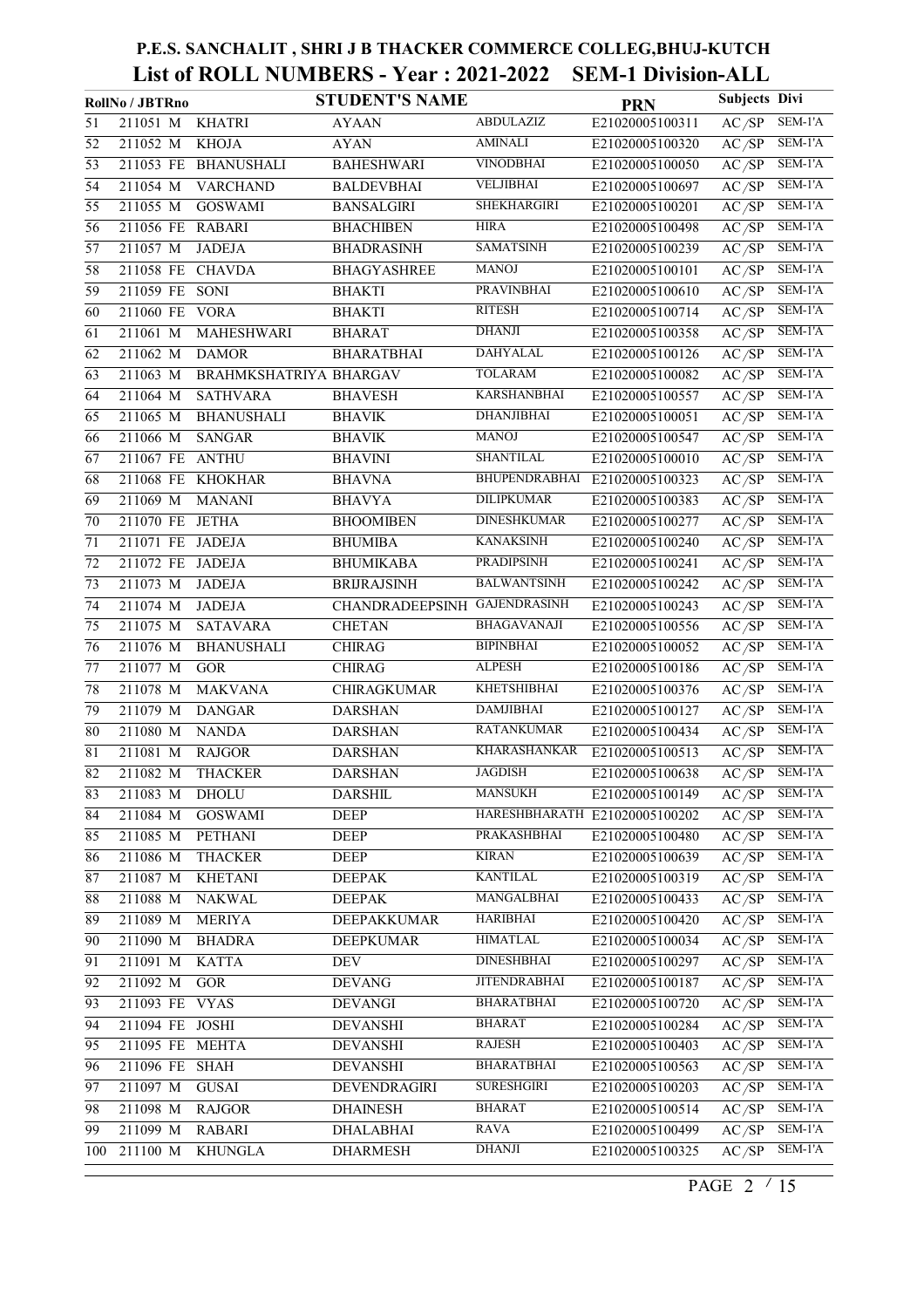|     | RollNo / JBTRno                        | <b>STUDENT'S NAME</b> |                     | <b>PRN</b>      | <b>Subjects Divi</b> |                             |
|-----|----------------------------------------|-----------------------|---------------------|-----------------|----------------------|-----------------------------|
| 101 | 211101 M<br><b>MERIYA</b>              | DHARMESHBHAI          | <b>DAMJIBHAI</b>    | E21020005100421 | AC/SP                | SEM-1'A                     |
| 102 | 211102 FE<br>$\overline{\text{SH}}$ AH | <b>DHARMI</b>         | <b>GIRISHKUMAR</b>  | E21020005100564 | AC/SP                | SEM-1'A                     |
| 103 | 211103 M<br><b>PARMAR</b>              | <b>DHAVAL</b>         | <b>VASANT</b>       | E21020005100451 | AC/SP                | SEM-1'A                     |
| 104 | 211104 M<br><b>MALIVAD</b>             | <b>DHAVALKUMAR</b>    | <b>PARVATSINH</b>   | E21020005100382 | AC/SP                | SEM-1'A                     |
| 105 | 211105 FE<br><b>CHAUHAN</b>            | <b>DHIR</b>           | <b>KIRANBHAI</b>    | E21020005100096 | AC/SP                | $SEM-1'A$                   |
| 106 | 211106 M<br><b>LIMBANI</b>             | <b>DHRUV</b>          | <b>RAMESHBHAI</b>   | E21020005100345 | AC/SP                | SEM-1'A                     |
| 107 | 211107 M<br><b>MAJETHIYA</b>           | <b>DHRUV</b>          | <b>NITIN</b>        | E21020005100374 | AC/SP                | SEM-1'A                     |
| 108 | 211108 FE<br><b>UKANI</b>              | <b>DHRUVI</b>         | <b>BHARATBHAI</b>   | E21020005100672 | AC/SP                | $SEM-1'A$                   |
| 109 | 211109 FE VAGHELA                      | <b>DHRUVI</b>         | <b>VIRENBHAI</b>    | E21020005100687 | AC/SP                | $\overline{\text{SEM-1'A}}$ |
| 110 | 211110 FE<br><b>JADEJA</b>             | <b>DHRUVIBA</b>       | <b>SURUBHA</b>      | E21020005100244 | AC/SP                | SEM-1'A                     |
| 111 | 211111 FE PATEL                        | <b>DHRUVIBEN</b>      | <b>DHANSUKHLAL</b>  | E21020005100465 | AC/SP                | SEM-1'A                     |
| 112 | 211112 M<br><b>SUTHAR</b>              | <b>DHRUVIK</b>        | <b>ARVINDBHAI</b>   | E21020005100629 | AC/SP                | SEM-1'A                     |
| 113 | 211113 M<br><b>KOTAK</b>               | <b>DHRUVKUMAR</b>     | <b>BHAVESHBHAI</b>  | E21020005100330 | AC/SP                | SEM-1'A                     |
| 114 | 211114 M<br><b>SOMESHWAR</b>           | <b>DHRUVKUMAR</b>     | MULJI               | E21020005100606 | AC/SP                | $SEM-1'A$                   |
| 115 | 211115 M<br><b>JADEJA</b>              | DHRUVRAJSINH          | <b>GAJUBHA</b>      | E21020005100245 | AC/SP                | SEM-1'A                     |
| 116 | 211116 FE<br>VAISHNAV                  | <b>DHVANI</b>         | KISHORBHAI          | E21020005100690 | AC/SP                | SEM-1'A                     |
| 117 | 211117 FE BADGA                        | <b>DHWANI</b>         | <b>SANJAY</b>       | E21020005100018 | AC/SP                | $SEM-1'A$                   |
| 118 | 211118 FE POKAR                        | <b>DHWANI</b>         | YASHWANTBHAI        | E21020005100486 | AC/SP                | SEM-1'A                     |
| 119 | 211119 M<br><b>BATTA</b>               | <b>DIPAK</b>          | <b>JESA</b>         | E21020005100031 | AC/SP                | $SEM-1'A$                   |
| 120 | 211120 M<br>MAHESHWARI                 | <b>DIPAK</b>          | <b>RAMESHBHAI</b>   | E21020005100359 | AC/SP                | SEM-1'A                     |
| 121 | 211121 M<br><b>MATA</b>                | <b>DIPAK</b>          | <b>SATISHBHAI</b>   | E21020005100394 | AC/SP                | SEM-1'A                     |
| 122 | 211122 M<br><b>POLAR</b>               | <b>DIPAK</b>          | <b>HARKHABHAI</b>   | E21020005100491 | AC/SP                | SEM-1'A                     |
| 123 | 211123 M<br><b>LUHAR</b>               | <b>DIPAKKUMAR</b>     | SANJAYBHAI          | E21020005100351 | AC/SP                | $SEM-1'A$                   |
| 124 | 211124 FE<br><b>DANGI</b>              | <b>DIPALIBEN</b>      | <b>MUKESHBHAI</b>   | E21020005100132 | AC/SP                | $SEM-1'A$                   |
| 125 | 211125 FE GOHIL                        | <b>DIPEEKA</b>        | <b>KRUSHANAKANT</b> | E21020005100180 | AC/SP                | $SEM-1'A$                   |
| 126 | 211126 FE KHUNGLA                      | <b>DIPTI</b>          | <b>DAHYA</b>        | E21020005100326 | AC/SP                | SEM-1'A                     |
| 127 | 211127 FE<br><b>GOSWAMI</b>            | <b>DISHA</b>          | <b>SURESHGIRI</b>   | E21020005100205 | AC/SP                | $SEM-1'A$                   |
| 128 | 211128 M<br><b>MALANI</b>              | <b>DISHANT</b>        | <b>FALGUN</b>       | E21020005100380 | AC/SP                | SEM-1'A                     |
| 129 | 211129 FE<br><b>GAMOT</b>              | <b>DIVYA</b>          | <b>MANISHBHAI</b>   | E21020005100173 | $\overline{AC/SP}$   | SEM-1'A                     |
| 130 | 211130 FE<br><b>MANDALIYA</b>          | <b>DIVYA</b>          | <b>JITENDRABHAI</b> | E21020005100385 | AC/SP                | SEM-1'A                     |
| 131 | 211131 M<br><b>RANA</b>                | <b>DIVYARAJSINH</b>   | <b>RAJENDRASINH</b> | E21020005100522 | $\overline{AC/SP}$   | $SEM-1'A$                   |
|     | 132 211132 M<br><b>ZALA</b>            | <b>DIVYRAJSINH</b>    | <b>MAYURSINH</b>    | E21020005100722 | AC/SP                | SEM-1'A                     |
|     | 133 211133 FE PANDYA                   | <b>DIXEEBEN</b>       | NARESHBHAI          | E21020005100445 | AC/SP                | SEM-1'A                     |
| 134 | 211134 FE BHATTI                       | <b>DIXITA</b>         | <b>CHETANBHAI</b>   | E21020005100078 | $\overline{AC/SP}$   | SEM-1'A                     |
| 135 | 211135 FE DATRANIYA                    | <b>DRASHTI</b>        | <b>ARVINDBHAI</b>   | E21020005100137 | AC/SP                | SEM-1'A                     |
| 136 | 211136 FE<br><b>OZA</b>                | <b>DRASHTI</b>        | MAHESHBHAI          | E21020005100440 | AC/SP                | SEM-1'A                     |
| 137 | 211137 M<br><b>KHATRI</b>              | <b>FAISAL</b>         | <b>AKBARALI</b>     | E21020005100312 | AC/SP                | SEM-1'A                     |
| 138 | 211138 M<br><b>VEN</b>                 | <b>FAIZAL</b>         | <b>MUSTAK</b>       | E21020005100712 | AC/SP                | SEM-1'A                     |
| 139 | 211139 M<br><b>JUNEJA</b>              | <b>FARHAN</b>         | <b>ISMAIL</b>       | E21020005100289 | AC/SP                | SEM-1'A                     |
| 140 | 211140 M<br>$GOR$                      | <b>FENIL</b>          | <b>HASMUKH</b>      | E21020005100188 | AC/SP                | SEM-1'A                     |
| 141 | 211141 M<br><b>PADHIYAR</b>            | <b>FIROJ</b>          | <b>DAJIBHA</b>      | E21020005100442 | AC/SP                | SEM-1'A                     |
| 142 | 211142 FE<br><b>MAKRANI</b>            | <b>FIZAN</b>          | YUNUSBHAI           | E21020005100375 | AC/SP                | SEM-1'A                     |
| 143 | <b>MOKHA</b><br>211143 FE              | FORM                  | <b>GOPALJI</b>      | E21020005100425 | AC/SP                | SEM-1'A                     |
| 144 | 211144 M<br><b>KUSHWAH</b>             | <b>GAMBHIRSINH</b>    | <b>RAJENDRASINH</b> | E21020005100341 | AC/SP                | SEM-1'A                     |
| 145 | 211145 FE PARMAR                       | <b>GAURI</b>          | <b>KIRITBHAI</b>    | E21020005100452 | AC/SP                | SEM-1'A                     |
| 146 | 211146 M<br><b>BHANUSHALI</b>          | <b>GAUTAM</b>         | <b>MANGALDAS</b>    | E21020005100233 | AC/SP                | SEM-1'A                     |
| 147 | 211147 M<br><b>BHATT</b>               | <b>GAUTAM</b>         | <b>KAMLESH</b>      | E21020005100076 | AC/SP                | SEM-1'A                     |
| 148 | 211148 M<br>MAHESHWARI                 | <b>GAUTAM</b>         | <b>HARILAL</b>      | E21020005100361 | AC/SP                | SEM-1'A                     |
| 149 | 211149 M<br><b>NANDA</b>               | <b>GAUTAM</b>         | <b>RATANKUMAR</b>   | E21020005100435 | AC/SP                | SEM-1'A                     |
|     | 150 211150 M<br><b>JADEJA</b>          | <b>GOPALSINH</b>      | <b>JIVUBHA</b>      | E21020005100246 | AC/SP                | SEM-1'A                     |

PAGE 3  $\frac{15}{15}$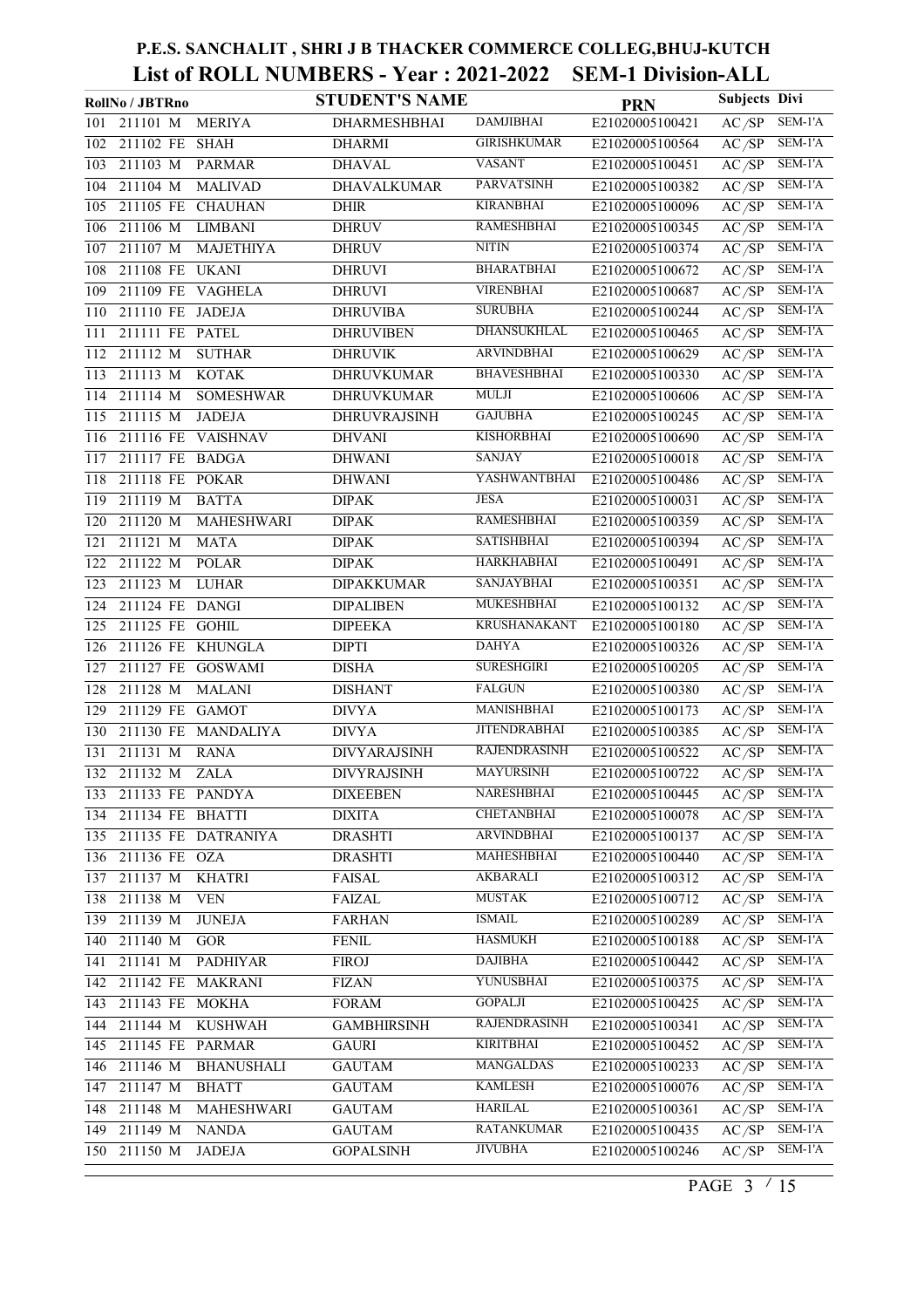|     | RollNo / JBTRno   |                   | <b>STUDENT'S NAME</b> |                               | <b>PRN</b>      | <b>Subjects Divi</b> |                             |
|-----|-------------------|-------------------|-----------------------|-------------------------------|-----------------|----------------------|-----------------------------|
| 151 | 211151 M          | <b>BHOVA</b>      | <b>GOVIND</b>         | <b>SAMJI</b>                  | E21020005100080 | AC/SP                | SEM-1'A                     |
| 152 | 211152 M          | <b>GOR</b>        | <b>GOVIND</b>         | <b>ARVINDBHAI</b>             | E21020005100189 | AC/SP                | SEM-1'A                     |
| 153 | 211153 FE         | <b>UMRANIYA</b>   | <b>GRESHI</b>         | GHANSHYAMBHAI E21020005100673 |                 | AC/SP                | SEM-1'A                     |
| 154 | 211154 M          | <b>KHATKI</b>     | <b>HAJI HUSAIN</b>    | <b>IBRAHIM</b>                | E21020005100309 | AC/SP                | SEM-1'A                     |
| 155 | 211155 M          | <b>CHAKI</b>      | <b>HANJALA</b>        | <b>IBRAHIM</b>                | E21020005100090 | AC/SP                | $SEM-1'A$                   |
| 156 | 211156 M          | <b>GOSWAMI</b>    | <b>HARDIKPURI</b>     | <b>CHANDANPURI</b>            | E21020005100206 | AC/SP                | SEM-1'A                     |
| 157 | 211157 M          | <b>MATA</b>       | HARI                  | <b>BHAGUBHAI</b>              | E21020005100395 | AC/SP                | SEM-1'A                     |
| 158 | 211158 M          | <b>DAVDA</b>      | <b>HARSH</b>          | <b>KEYUR</b>                  | E21020005100138 | AC/SP                | SEM-1'A                     |
| 159 | 211159 M          | <b>JAKHIYA</b>    | <b>HARSH</b>          | <b>JAYESH</b>                 | E21020005100266 | AC/SP                | $\overline{\text{SEM-1'A}}$ |
| 160 | 211160 M          | <b>SUTHAR</b>     | <b>HARSH</b>          | <b>DINESH</b>                 | E21020005100630 | AC/SP                | SEM-1'A                     |
| 161 | 211161 M          | <b>UGANI</b>      | <b>HARSH</b>          | <b>HITESH</b>                 | E21020005100671 | AC/SP                | SEM-1'A                     |
| 162 | 211162 M          | <b>CHAD</b>       | <b>HARSHAL</b>        | <b>BHAGUBHAI</b>              | E21020005100087 | AC/SP                | SEM-1'A                     |
| 163 | 211163 M          | <b>ZALA</b>       | <b>HARSHDEEPSINH</b>  | <b>INDRAJITSNH</b>            | E21020005100723 | AC/SP                | $SEM-1'A$                   |
| 164 | 211164 M          | <b>PUROHIT</b>    | <b>HARSHKUMAR</b>     | <b>SAVAILAL</b>               | E21020005100496 | $\overline{AC/SP}$   | SEM-1'A                     |
| 165 | 211165 M          | <b>JADEJA</b>     | <b>HARSHRAJSINH</b>   | <b>SANJAYSINH</b>             | E21020005100247 | AC/SP                | $SEM-1'A$                   |
| 166 | 211166 FE ANTHU   |                   | <b>HASMITA</b>        | <b>MOHANLAL</b>               | E21020005100011 | AC/SP                | $SEM-1'A$                   |
| 167 | 211167 FE DORU    |                   | <b>HEENABEN</b>       | <b>DINESH</b>                 | E21020005100152 | AC/SP                | $SEM-1'A$                   |
| 168 | 211168 FE GAJJAR  |                   | HEER                  | <b>BHAVESHBHAI</b>            | E21020005100172 | AC/SP                | $SEM-1'A$                   |
| 169 | 211169 M          | <b>SONI</b>       | HEM                   | <b>PARESHBHAI</b>             | E21020005100611 | AC/SP                | SEM-1'A                     |
| 170 | 211170 FE PARMAR  |                   | <b>HEMAL</b>          | <b>NARESHBHAI</b>             | E21020005100453 | AC/SP                | SEM-1'A                     |
| 171 |                   | 211171 FE MAKWANA | <b>HENCY</b>          | <b>KANAIYABHAI</b>            | E21020005100377 | AC/SP                | SEM-1'A                     |
| 172 | 211172 FE RAJGOR  |                   | <b>HENCY</b>          | <b>VIPULBHAI</b>              | E21020005100515 | $A\overline{C/SP}$   | SEM-1'A                     |
| 173 | 211173 M          | <b>KHANDOL</b>    | <b>HET</b>            | <b>HARSHAD</b>                | E21020005100308 | AC/SP                | SEM-1'A                     |
| 174 | 211174 M          | <b>MAICHA</b>     | <b>HET</b>            | <b>SANJAY</b>                 | E21020005100373 | AC/SP                | $SEM-1'A$                   |
| 175 | 211175 M          | <b>TRAVADI</b>    | <b>HET</b>            | <b>YOGENDRA</b>               | E21020005100669 | AC/SP                | $SEM-1'A$                   |
| 176 | 211176 FE SHUKLA  |                   | <b>HETI</b>           | <b>SMITBHAI</b>               | E21020005100587 | AC/SP                | SEM-1'A                     |
| 177 | 211177 FE         | <b>THACKER</b>    | <b>HETVI</b>          | <b>JAYESHBHAI</b>             | E21020005100640 | AC/SP                | SEM-1'A                     |
| 178 | 211178 FE         | <b>SHIYANI</b>    | <b>HIMANSHI</b>       | <b>DHANSUKH</b>               | E21020005100586 | AC/SP                | SEM-1'A                     |
| 179 | 211179 M          | <b>BHANUSHALI</b> | <b>HIMANSHU</b>       | <b>MAHESH</b>                 | E21020005100053 | AC/SP                | SEM-1'A                     |
| 180 | 211180 FE         | <b>KHUNGALA</b>   | <b>HIRAL</b>          | <b>GHELABHAI</b>              | E21020005100324 | AC/SP                | SEM-1'A                     |
| 181 | 211181 M          | <b>BHANUSHALI</b> | <b>HIREN</b>          | <b>DAYARAM</b>                | E21020005100054 | $\overline{AC/SP}$   | SEM-1'A                     |
|     | 182 211182 M      | <b>BHANUSHALI</b> | <b>HIREN</b>          | <b>GOVINDJI</b>               | E21020005100055 | $\overline{AC/SP}$   | SEM-1'A                     |
|     | 183 211183 M      | KATARMAL          | <b>HIREN</b>          | <b>NARANJI</b>                | E21020005100295 | AC/SP                | SEM-1'A                     |
| 184 | 211184 M          | <b>MEGHANI</b>    | <b>HIREN</b>          | <b>JAYANTIBHAI</b>            | E21020005100401 | $\overline{AC/SP}$   | SEM-1'A                     |
| 185 | 211185 M          | <b>CHIKANI</b>    | <b>HITEN</b>          | <b>SANJAYBHAI</b>             | E21020005100116 | AC/SP                | SEM-1'A                     |
| 186 | 211186 M          | <b>AYAR</b>       | <b>HITESH</b>         | <b>DANABHAI</b>               | E21020005100017 | AC/SP                | SEM-1'B                     |
| 187 | 211187 M          | PARMAR            | <b>HITESH</b>         | <b>RAMESH</b>                 | E21020005100454 | $\overline{AC/SP}$   | SEM-1'B                     |
| 188 | 211188 M          | <b>VEKARIYA</b>   | <b>HITESH</b>         | HARISH                        | E21020005100708 | AC/SP                | SEM-1'B                     |
| 189 | 211189 FE JADEJA  |                   | <b>HITESHWARIBA</b>   | <b>VIKRAMSINH</b>             | E21020005100248 | AC/SP                | SEM-1'B                     |
| 190 | 211190 FE SUTHAR  |                   | <b>HITIXA</b>         | <b>PARSOTAMBHAI</b>           | E21020005100631 | AC/SP                | SEM-1'B                     |
| 191 | 211191 FE THACKER |                   | <b>HONEY</b>          | <b>MANISH BHAI</b>            | E21020005100641 | AC/SP                | SEM-1'B                     |
| 192 | 211192 FE SUMRA   |                   | <b>IFTSAM</b>         | MAHAMADJUSAB                  | E21020005100624 | AC/SP                | SEM-1'B                     |
| 193 | 211193 FE HUKAI   |                   | <b>INSIYA</b>         | <b>SAIFUDDIN</b>              | E21020005100232 | AC/SP                | SEM-1'B                     |
| 194 | 211194 M          | LOHAR             | <b>IQBAL</b>          | <b>ABDUL</b>                  | E21020005100349 | AC/SP                | SEM-1'B                     |
| 195 | 211195 M          | <b>SHEKHJADA</b>  | <b>IRSHAD</b>         | <b>IBRAHIM</b>                | E21020005100581 | AC/SP                | SEM-1'B                     |
| 196 | 211196 FE JOSHI   |                   | <b>ISHA</b>           | <b>MAHENDRA</b>               | E21020005100285 | AC/SP                | SEM-1'B                     |
| 197 | 211197 FE THACKER |                   | <b>ISHA</b>           | <b>KRUPESHBHAI</b>            | E21020005100642 | AC/SP                | SEM-1'B                     |
| 198 | 211198 FE THAKKAR |                   | <b>ISHA</b>           | <b>CHANDULAL</b>              | E21020005100661 | AC/SP                | SEM-1'B                     |
| 199 | 211199 FE PARMAR  |                   | <b>ISHIKA</b>         | <b>JENTIBHAI</b>              | E21020005100455 | AC/SP                | SEM-1'B                     |
| 200 |                   | 211200 FE GOSWAMI | <b>ISHITA</b>         | <b>VASANTGIRI</b>             | E21020005100207 | AC/SP                | SEM-1'B                     |

PAGE 4  $\frac{15}{15}$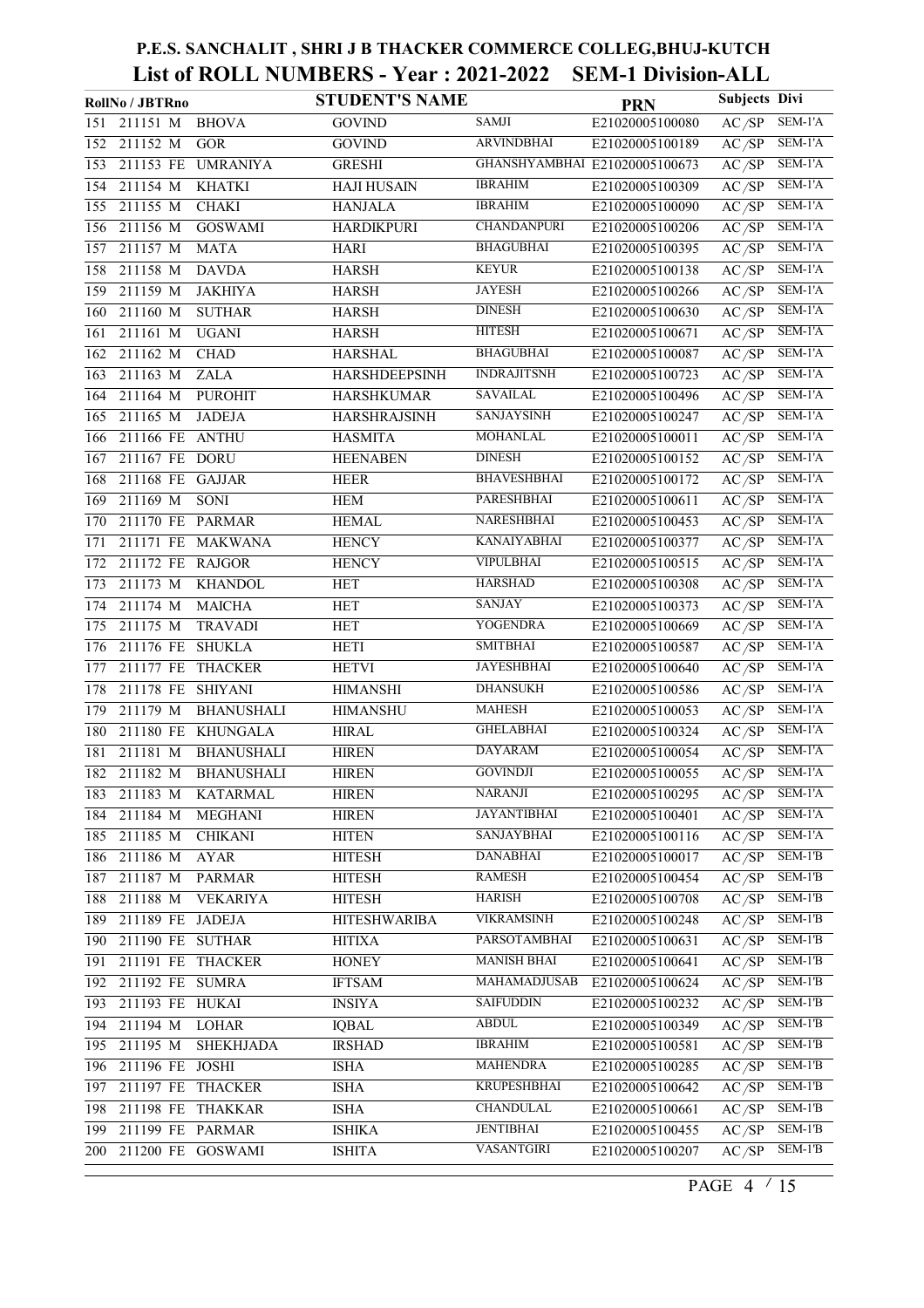|     | RollNo / JBTRno                | <b>STUDENT'S NAME</b> |                     | <b>PRN</b>      | Subjects Divi      |           |
|-----|--------------------------------|-----------------------|---------------------|-----------------|--------------------|-----------|
| 201 | 211201 FE JANI                 | <b>ISHITA</b>         | <b>RUTURAJBHAI</b>  | E21020005100268 | AC/SP              | SEM-1'B   |
| 202 | 211202 M<br>MAHESHWARI         | <b>JAGDISHKUMAR</b>   | <b>NARSHINH</b>     | E21020005100363 | AC/SP              | SEM-1'B   |
| 203 | 211203 FE SODHAM               | <b>JAGRUTIBEN</b>     | <b>ASHOKBHAI</b>    | E21020005100597 | AC/SP              | $SEM-1'B$ |
| 204 | 211204 M<br><b>SHAH</b>        | <b>JAINAM</b>         | <b>MUKESH</b>       | E21020005100565 | AC/SP              | $SEM-1'B$ |
| 205 | 211205 FE<br><b>UPADHYAY</b>   | <b>JANKI</b>          | NARENDRABHAI        | E21020005100676 | $\overline{AC/SP}$ | $SEM-1'B$ |
| 206 | 211206 FE GOR                  | <b>JANVI</b>          | <b>KALPESHBHAI</b>  | E21020005100190 | AC/SP              | SEM-1'B   |
| 207 | 211207 FE ZALA                 | <b>JANVIBA</b>        | <b>PRAVINSINH</b>   | E21020005100724 | AC/SP              | $SEM-1'B$ |
| 208 | 211208 FE JABUANI              | <b>JASMI</b>          | <b>SURESH</b>       | E21020005100236 | AC/SP              | $SEM-1'B$ |
| 209 | 211209 M<br><b>ROSHIYA</b>     | <b>JATINKUMAR</b>     | <b>SHIVAJIBHAI</b>  | E21020005100535 | AC/SP              | $SEM-1'B$ |
| 210 | 211210 M<br><b>LAHEJI</b>      | <b>JAVED</b>          | AZAD                | E21020005100343 | AC/SP              | SEM-1'B   |
| 211 | 211211 M<br><b>CHOPDA</b>      | JAY                   | <b>ARVINDBHAI</b>   | E21020005100117 | AC/SP              | $SEM-1'B$ |
| 212 | 211212 M<br><b>THACKER</b>     | <b>JAY</b>            | <b>LAXMIKANT</b>    | E21020005100643 | AC/SP              | SEM-1'B   |
| 213 | 211213 M<br><b>GADHVI</b>      | <b>JAYDAN</b>         | <b>VINOD</b>        | E21020005100159 | $\overline{AC/SP}$ | $SEM-1'B$ |
| 214 | 211214 M<br><b>BHANUSHALI</b>  | <b>JAYKUMAR</b>       | NARESHBHAI          | E21020005100045 | AC/SP              | $SEM-1'B$ |
| 215 | 211215 M<br><b>BHANUSHALI</b>  | <b>JAYKUMAR</b>       | <b>NAVINBHAI</b>    | E21020005100056 | AC/SP              | $SEM-1'B$ |
| 216 | 211216 M<br><b>MOTA</b>        | <b>JAYKUMAR</b>       | <b>MAHESHBHAI</b>   | E21020005100428 | AC/SP              | $SEM-1'B$ |
| 217 | $211217$ M<br><b>GOSWAMI</b>   | <b>JAYMIN</b>         | <b>HITESHPURI</b>   | E21020005100208 | AC/SP              | $SEM-1'B$ |
| 218 | 211218 FE<br><b>BHADRA</b>     | <b>JAYSHREE</b>       | <b>ASHOKKUMAR</b>   | E21020005100035 | AC/SP              | SEM-1'B   |
| 219 | 211219 FE<br>JADEJA            | <b>JAYSHREEBEN</b>    | <b>FATUBHA</b>      | E21020005100249 | AC/SP              | $SEM-1'B$ |
| 220 | 211220 M<br><b>MEHTA</b>       | <b>JEET</b>           | <b>MADHUSUDAN</b>   | E21020005100404 | AC/SP              | SEM-1'B   |
| 221 | 211221 M<br><b>SURANI</b>      | JEET                  | <b>HARESHBHAI</b>   | E21020005100627 | $\overline{AC/SP}$ | $SEM-1'B$ |
| 222 | 211222 M<br><b>THACKER</b>     | <b>JEET</b>           | MANISHBHAI          | E21020005100646 | $\overline{AC/SP}$ | $SEM-1'B$ |
| 223 | 211223 M<br><b>ZALA</b>        | <b>JEETRAJSINH</b>    | NARENDRASINH        | E21020005100725 | AC/SP              | $SEM-1'B$ |
| 224 | <b>BALIYA</b><br>211224 M      | <b>JIGAR</b>          | <b>LALJIBHAI</b>    | E21020005100024 | AC/SP              | $SEM-1'B$ |
| 225 | 211225 M<br><b>BHADRU</b>      | <b>JIGAR</b>          | <b>RAMJIBHAI</b>    | E21020005100037 | AC/SP              | $SEM-1'B$ |
| 226 | 211226 M<br><b>DANGAR</b>      | <b>JIGAR</b>          | <b>DHANJI</b>       | E21020005100128 | AC/SP              | SEM-1'B   |
| 227 | 211227 M<br><b>LONCHA</b>      | <b>JIGAR</b>          | <b>RAMESHBHAI</b>   | E21020005100350 | AC/SP              | SEM-1'B   |
| 228 | 211228 M<br><b>DANGAR</b>      | <b>JIGNESH</b>        | <b>SHAMBHUBHAI</b>  | E21020005100129 | $\overline{AC/SP}$ | SEM-1'B   |
| 229 | 211229 FE BARADIYA             | <b>JINAL</b>          | <b>SHAMBHUBHAI</b>  | E21020005100026 | AC/SP              | $SEM-1'B$ |
| 230 | 211230 FE MEHTA                | <b>JINALBEN</b>       | <b>DHARMENDRAKU</b> | E21020005100405 | $\overline{AC/SP}$ | $SEM-1'B$ |
| 231 | 211231 M<br><b>BHANUSHALI</b>  | $\rm JIT$             | <b>SURESH</b>       | E21020005100057 | AC/SP              | $SEM-1'B$ |
|     | 232 211232 M<br><b>CHAVADA</b> | <b>JITESH</b>         | <b>LAKHUBHAI</b>    | E21020005100100 | $\overline{AC/SP}$ | $SEM-1'B$ |
|     | 233 211233 FE AAMAR            | JIYA                  | NITINBHAI           | E21020005100001 | AC/SP              | $SEM-1'B$ |
| 234 | 211234 M<br><b>SANGAR</b>      | <b>JOGESH</b>         | <b>PACHAN</b>       | E21020005100548 | AC/SP              | $SEM-1'B$ |
| 235 | 211235 M<br><b>RABARI</b>      | JOY                   | <b>KHODIDAS</b>     | E21020005100500 | AC/SP              | $SEM-1'B$ |
| 236 | 211236 M<br><b>BHANUSHALI</b>  | <b>JUGAL</b>          | <b>KISHORKUMAR</b>  | E21020005100058 | AC/SP              | $SEM-1'B$ |
| 237 | 211237 FE UMRANIYA             | JUHI                  | <b>HITEN</b>        | E21020005100674 | AC/SP              | $SEM-1'B$ |
| 238 | 211238 M<br><b>DHUVA</b>       | <b>JUMABHAI</b>       | <b>BHULABHAI</b>    | E21020005100150 | AC/SP              | $SEM-1'B$ |
| 239 | 211239 FE GOSWAMI              | <b>JUXICA</b>         | <b>MAHESHPURI</b>   | E21020005100209 | AC/SP              | SEM-1'B   |
| 240 | 211240 M<br><b>CHAD</b>        | <b>KAILASH</b>        | <b>VALJI</b>        | E21020005100088 | AC/SP              | SEM-1'B   |
| 241 | 211241 FE BUCHIYA              | <b>KAJAL</b>          | <b>DHANJI</b>       | E21020005100085 | AC/SP              | SEM-1'B   |
| 242 | 211242 M<br>PINGALSUR          | <b>KALPESHKUMAR</b>   | <b>RAYSHI</b>       | E21020005100482 | AC/SP              | SEM-1'B   |
| 243 | $211243$ M<br><b>KANNAD</b>    | <b>KAMLESH</b>        | <b>PARBATBHAI</b>   | E21020005100292 | AC/SP              | SEM-1'B   |
| 244 | 211244 M<br><b>BHADRA</b>      | <b>KAPIL</b>          | <b>SHIVJI</b>       | E21020005100036 | AC/SP              | SEM-1'B   |
| 245 | 211245 M<br>DABHI              | <b>KARAN</b>          | <b>GIRISHBHAI</b>   | E21020005100119 | AC/SP              | SEM-1'B   |
| 246 | 211246 M<br><b>KOTHIVAR</b>    | <b>KARAN</b>          | <b>BHARAT</b>       | E21020005100332 | AC/SP              | SEM-1'B   |
| 247 | 211247 M<br><b>UMRANIYA</b>    | <b>KARAN</b>          | <b>JAYANTILAL</b>   | E21020005100675 | AC/SP              | SEM-1'B   |
| 248 | 211248 M<br><b>VANKAR</b>      | <b>KARAN</b>          | <b>MALSHI</b>       | E21020005100695 | AC/SP              | SEM-1'B   |
| 249 | 211249 M<br><b>CHAUHAN</b>     | <b>KARANSINH</b>      | <b>BHAVANSINH</b>   | E21020005100097 | AC/SP              | SEM-1'B   |
|     | 250 211250 M<br>MOD            | <b>KARTIK</b>         | AJITBHAI            | E21020005100423 | AC/SP              | SEM-1'B   |
|     |                                |                       |                     |                 |                    |           |

PAGE 5  $\frac{15}{15}$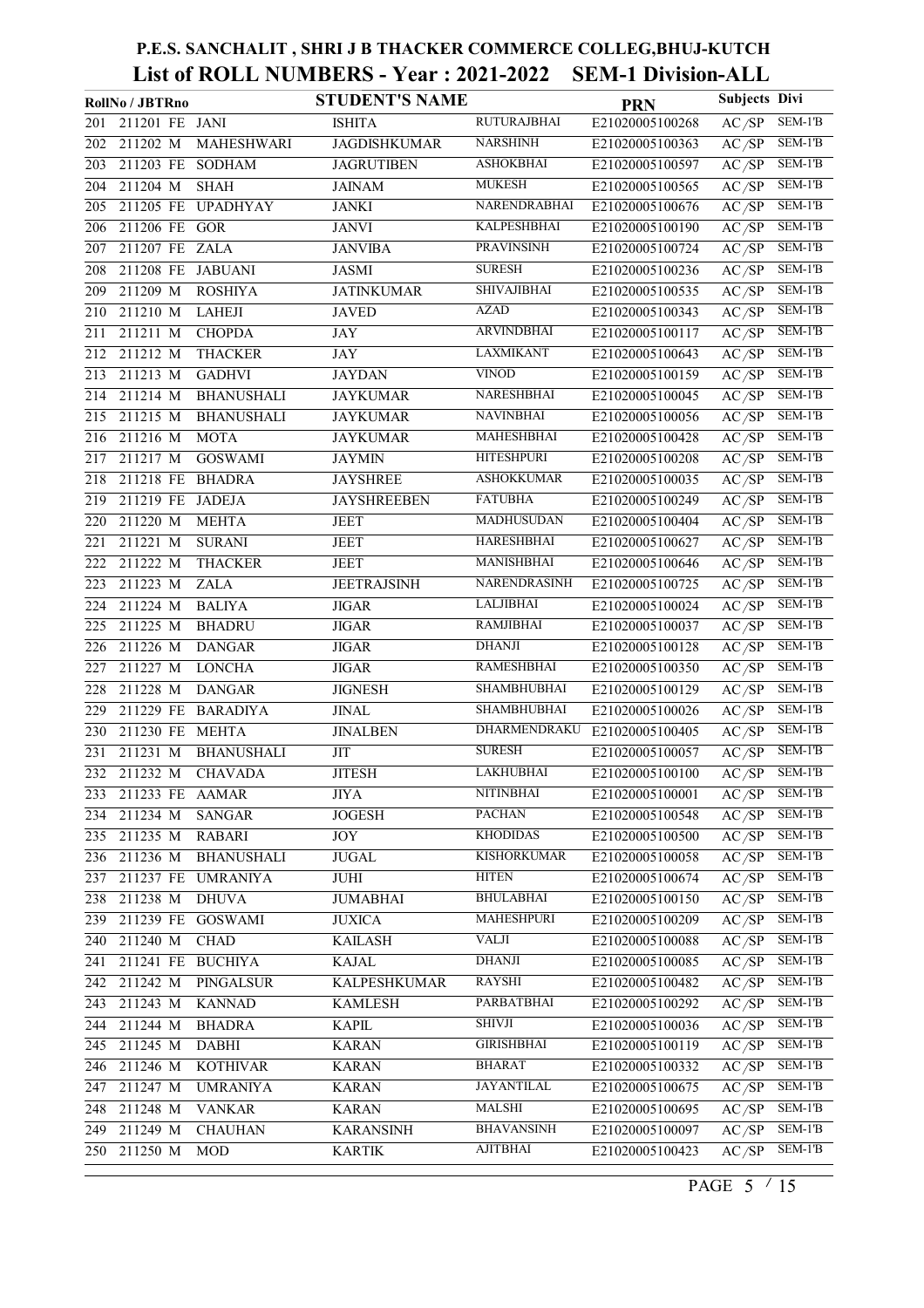|     | RollNo / JBTRno      |                     | <b>STUDENT'S NAME</b> |                     | <b>PRN</b>                     | <b>Subjects Divi</b> |           |
|-----|----------------------|---------------------|-----------------------|---------------------|--------------------------------|----------------------|-----------|
| 251 | 211251 M             | PRAJAPATI           | <b>KARTIK</b>         | <b>MUKESHKUMAR</b>  | E21020005100494                | AC/SP                | SEM-1'B   |
| 252 | 211252 FE PUJARA     |                     | <b>KASHISH</b>        | <b>DHAVAL</b>       | E21020005100495                | AC/SP                | $SEM-1'B$ |
| 253 | 211253 M             | <b>BHAGDEV</b>      | <b>KASHYAP</b>        | <b>KISHOR</b>       | E21020005100044                | AC/SP                | SEM-1'B   |
| 254 | 211254 M             | <b>RAVJANI</b>      | <b>KASIMRAZA</b>      | <b>AABIDALI</b>     | E21020005100533                | AC/SP                | $SEM-1'B$ |
| 255 | 211255 M             | <b>PARMAR</b>       | <b>KAUSHALSINH</b>    | <b>JAGDISHSINH</b>  | E21020005100456                | AC/SP                | SEM-1'B   |
| 256 | 211256 M             | <b>ATWAL</b>        | <b>KAUSHIK</b>        | <b>RAVI</b>         | E21020005100016                | AC/SP                | SEM-1'B   |
| 257 | 211257 M             | <b>KESHRANI</b>     | <b>KAUSHIK</b>        | <b>VRAJLAL</b>      | E21020005100301                | AC/SP                | $SEM-1'B$ |
| 258 | 211258 FE            | <b>THACKER</b>      | <b>KEJAL</b>          | PIYUSHBHAI          | E21020005100647                | AC/SP                | $SEM-1'B$ |
| 259 | 211259 FE THACKER    |                     | <b>KESHVI</b>         | <b>KAMLESHBHAI</b>  | E21020005100648                | AC/SP                | $SEM-1'B$ |
| 260 | 211260 M             | <b>DOSHI</b>        | <b>KEVALKUMAR</b>     | <b>BHARATKUMAR</b>  | E21020005100154                | AC/SP                | SEM-1'B   |
| 261 | 211261 M             | <b>DHANANI</b>      | <b>KEVIN</b>          | <b>GIRISHKUMAR</b>  | E21020005100145                | AC/SP                | SEM-1'B   |
| 262 | $211262$ M           | <b>GANATRA</b>      | <b>KEVIN</b>          | <b>NIRENBHAI</b>    | E21020005100174                | AC/SP                | $SEM-1'B$ |
| 263 | 211263 M             | <b>VADHA</b>        | <b>KHIRAJSINH</b>     | <b>BALUBHA</b>      | E21020005100680                | $A\overline{C/SP}$   | SEM-1'B   |
| 264 | 211264 M             | <b>GUSAI</b>        | <b>KHUSH</b>          |                     | JITENDRABHARTH E21020005100214 | AC/SP                | $SEM-1'B$ |
| 265 | 211265 FE KHATRI     |                     | <b>KHUSHBOOBANU</b>   | <b>ABDULKHALID</b>  | E21020005100313                | AC/SP                | SEM-1'B   |
| 266 | 211266 FE AHIR       |                     | <b>KHUSHI</b>         |                     | GHANSHYAMBHAI E21020005100005  | AC/SP                | $SEM-1'B$ |
| 267 | 211267 FE SHAH       |                     | <b>KHUSHI</b>         | <b>HEMANT</b>       | E21020005100566                | $A\overline{C/SP}$   | $SEM-1'B$ |
| 268 | 211268 FE THACKER    |                     | <b>KHUSHI</b>         | <b>HARESHBHAI</b>   | E21020005100649                | AC/SP                | $SEM-1'B$ |
| 269 | 211269 FE TRIVEDI    |                     | <b>KHUSHI</b>         | <b>KALPESHBHAI</b>  | E21020005100670                | AC/SP                | SEM-1'B   |
| 270 | 211270 FE JADEJA     |                     | <b>KINJALBA</b>       | <b>KULDIPSINH</b>   | E21020005100250                | AC/SP                | $SEM-1'B$ |
| 271 |                      | 211271 FE VAGHAMSHI | <b>KINJALBEN</b>      | <b>KHIMJIBHAI</b>   | E21020005100683                | $A\overline{C/SP}$   | SEM-1'B   |
| 272 | 211272 M             | <b>PARMAR</b>       | <b>KISHAN</b>         | <b>NILESH</b>       | E21020005100457                | AC/SP                | SEM-1'B   |
| 273 | 211273 M             | <b>DARJI</b>        | <b>KISHANKUMAR</b>    | <b>DINESHBHAI</b>   | E21020005100134                | AC/SP                | $SEM-1'B$ |
| 274 | 211274 M             | <b>THAKKAR</b>      | <b>KISHANKUMAR</b>    | <b>ASHOKBHAI</b>    | E21020005100663                | AC/SP                | SEM-1'B   |
| 275 | $211275$ M           | MAHESHWARI          | <b>KISHOR</b>         | <b>PERAJ</b>        | E21020005100372                | AC/SP                | $SEM-1'B$ |
| 276 | 211276 M             | <b>SODHA</b>        | <b>KISHORSINH</b>     | <b>TAKHUBHA</b>     | E21020005100591                | AC/SP                | $SEM-1'B$ |
| 277 | 211277 FE BALIYA     |                     | <b>KOMAL</b>          | <b>JITENDRA</b>     | E21020005100025                | AC/SP                | $SEM-1'B$ |
| 278 | 211278 FE            | <b>THACKER</b>      | <b>KOMAL</b>          | <b>SHAILESHBHAI</b> | E21020005100650                | AC/SP                | $SEM-1'B$ |
| 279 | 211279 FE SONI       |                     | <b>KRIMA</b>          | <b>PIYUSH</b>       | E21020005100612                | AC/SP                | $SEM-1'B$ |
| 280 | 211280 M             | <b>BHAGAT</b>       | <b>KRISH</b>          | <b>JAGDISHBHAI</b>  | E21020005100041                | AC/SP                | SEM-1'B   |
| 281 | 211281 FE MEHTA      |                     | <b>KRISHA</b>         | <b>MANOJBHAI</b>    | E21020005100406                | AC/SP                | $SEM-1'B$ |
|     | 282 211282 FE BHAGAT |                     | <b>KRISHABEN</b>      | <b>DILIPBHAI</b>    | E21020005100042                | AC/SP                | $SEM-1'B$ |
| 283 |                      | 211283 M BHANUSHALI | <b>KRISHN</b>         | KANAIYALAL          | E21020005100059                | AC/SP                | SEM-1'B   |
| 284 | 211284 FE BHATTI     |                     | <b>KRISHNA</b>        | <b>BHADRESHBHAI</b> |                                | AC/SP                | SEM-1'B   |
| 285 | 211285 FE MEHTA      |                     | <b>KRISHNA</b>        | <b>GIRISHBHAI</b>   | E21020005100407                | AC/SP                | SEM-1'B   |
| 286 | 211286 FE POKAR      |                     | <b>KRISHNA</b>        | <b>RAMESHBHAI</b>   | E21020005100487                | AC/SP                | SEM-1'B   |
| 287 | 211287 M             | <b>JADEJA</b>       | <b>KRISHNARAJSINH</b> | <b>BHARATSINH</b>   | E21020005100251                | AC/SP                | SEM-1'B   |
| 288 | 211288 M             | <b>RAIYANI</b>      | <b>KRISHNKUMAR</b>    | <b>BHARATBHAI</b>   | E21020005100512                | AC/SP                | SEM-1'B   |
| 289 | 211289 M             | <b>DARJI</b>        | <b>KRUNAL</b>         | <b>KISHORKUMAR</b>  | E21020005100135                | AC/SP                | SEM-1'B   |
| 290 | 211290 FE HADIYA     |                     | <b>KRUPA</b>          | <b>DINESH</b>       | E21020005100218                | AC/SP                | SEM-1'B   |
| 291 | 211291 FE VORA       |                     | <b>KRUPA</b>          | <b>DEEPAK</b>       | E21020005100715                | AC/SP                | SEM-1'B   |
| 292 | 211292 FE GARAVA     |                     | <b>KRUPALIBEN</b>     | <b>NARANBHAI</b>    | E21020005100177                | AC/SP                | $SEM-1'B$ |
| 293 | 211293 M             | <b>PARVADIYA</b>    | <b>KRUSHIK</b>        | <b>PARESHBHAI</b>   | E21020005100462                | AC/SP                | SEM-1'B   |
| 294 | 211294 M             | <b>ADIWAL</b>       | <b>KULDEEP</b>        | <b>VINODBHAI</b>    | E21020005100003                | AC/SP                | SEM-1'B   |
| 295 | 211295 M             | JADEJA              | <b>KULDIPSINH</b>     | <b>RANJEETSINH</b>  | E21020005100252                | AC/SP                | SEM-1'B   |
| 296 | 211296 FE DARJI      |                     | <b>KUNJAL</b>         | <b>NAVINKUMAR</b>   | E21020005100136                | AC/SP                | SEM-1'B   |
| 297 | 211297 M             | <b>THACKER</b>      | <b>KUSH</b>           | <b>PARESHBHAI</b>   | E21020005100651                | AC/SP                | SEM-1'B   |
| 298 | 211298 M             | <b>PALIWAL</b>      | <b>KUSHAL</b>         | <b>DHRUPAD</b>      | E21020005100444                | AC/SP                | SEM-1'B   |
| 299 | 211299 M             | <b>RABARI</b>       | LAKHABHAI             | <b>GABHABHAI</b>    | E21020005100502                | AC/SP                | SEM-1'B   |
| 300 | 211300 FE RABARI     |                     | <b>LAKHIBEN</b>       | <b>DEVA</b>         | E21020005100503                | AC/SP                | SEM-1'B   |

PAGE 6  $\frac{15}{15}$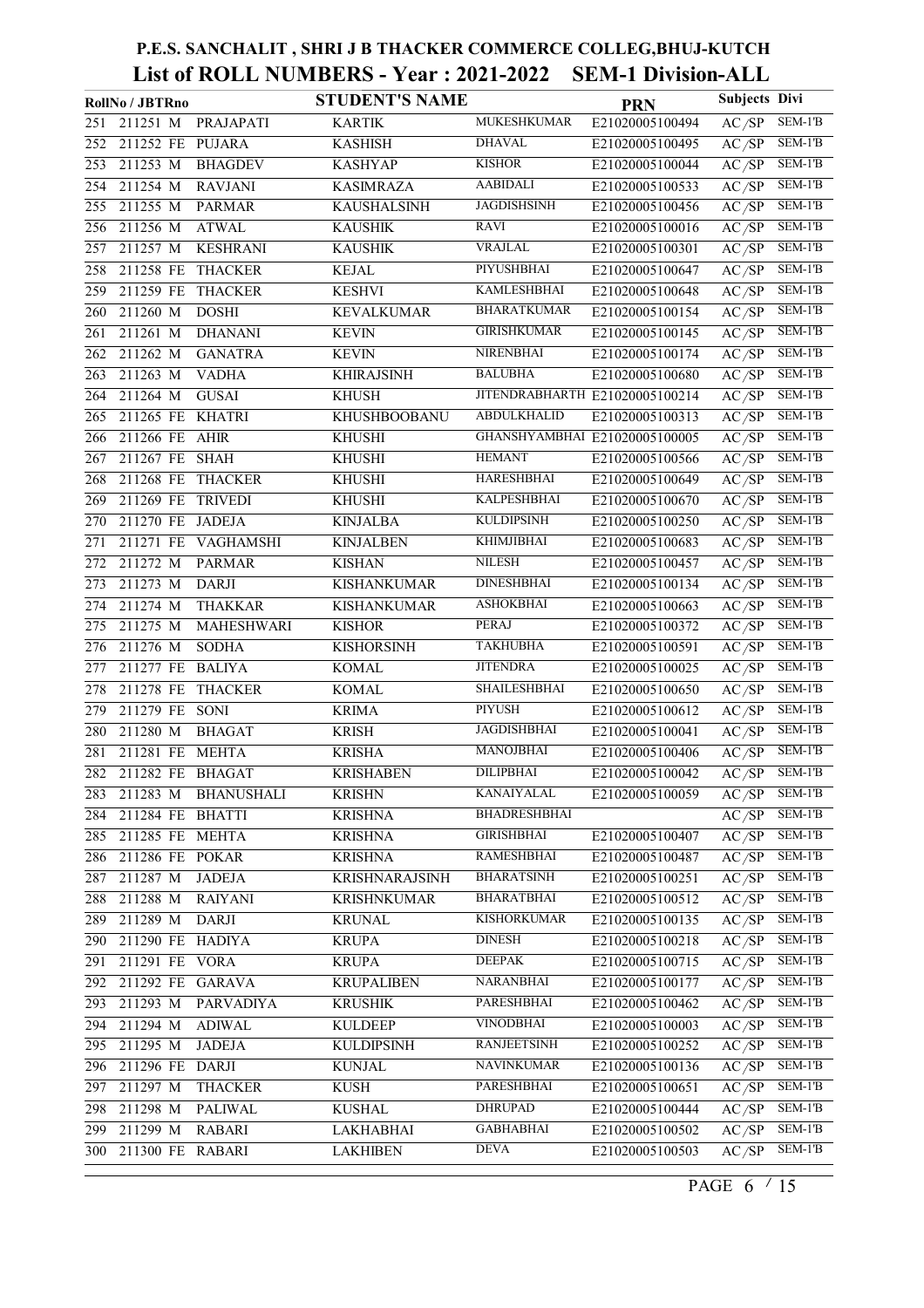|     | RollNo / JBTRno       |                         | <b>STUDENT'S NAME</b>         |                     | <b>PRN</b>      | Subjects Divi      |           |
|-----|-----------------------|-------------------------|-------------------------------|---------------------|-----------------|--------------------|-----------|
| 301 | 211301 M              | <b>GORDIYA</b>          | <b>LAKHMASHEE</b>             | <b>VISHRAMBHAI</b>  | E21020005100199 | AC/SP              | SEM-1'B   |
| 302 | 211302 M              | <b>RABARI</b>           | LALJI                         | <b>SAMATBHAI</b>    | E21020005100504 | AC/SP              | SEM-1'B   |
| 303 | 211303 FE DANICHA     |                         | LAXMI                         | HIRJI               | E21020005100133 | AC/SP              | SEM-1'B   |
| 304 | 211304 FE SODHA       |                         | <b>LAXMIBA</b>                | <b>CHANUBHA</b>     | E21020005100592 | AC/SP              | SEM-1'B   |
| 305 | 211305 FE SUTHAR      |                         | <b>MADHVI</b>                 | <b>CHANDULAL</b>    | E21020005100632 | AC/SP              | SEM-1'B   |
| 306 | 211306 FE MEMON       |                         | <b>MADIYA</b>                 | <b>ABDULRASID</b>   | E21020005100415 | AC/SP              | $SEM-1'B$ |
| 307 | 211307 M              | <b>GOSWAMI</b>          | MAHARSHI                      | <b>NILESHVAN</b>    | E21020005100210 | AC/SP              | SEM-1'B   |
| 308 | 211308 M              | <b>JADEJA</b>           | <b>MAHAVIRSINH</b>            | PREMSANGJI          | E21020005100254 | AC/SP              | SEM-1'B   |
| 309 |                       | 211309 FE BHANUSHALI    | <b>MAHEK</b>                  | <b>CHETANBHAI</b>   | E21020005100060 | AC/SP              | $SEM-1'B$ |
| 310 | 211310 FE DHAKAN      |                         | <b>MAHEK</b>                  | <b>SURESHKUMAR</b>  | E21020005100142 | AC/SP              | SEM-1'B   |
| 311 | 211311 M              | <b>MORBIA</b>           | <b>MAHEK</b>                  | <b>BIPINKUMAR</b>   | E21020005100426 | AC/SP              | SEM-1'B   |
| 312 | 211312 M              | <b>NAKRANI</b>          | <b>MAHEK</b>                  | <b>PRAHLAD</b>      | E21020005100431 | AC/SP              | SEM-1'B   |
| 313 | 211313 M              | <b>PARVADIYA</b>        | <b>MAHEK</b>                  | <b>MUKESHBHAI</b>   | E21020005100463 | AC/SP              | SEM-1'B   |
| 314 | 211314 FE             | SANDHI SAMA             | <b>MAHEK</b>                  | FIROZ               | E21020005100545 | AC/SP              | SEM-1'B   |
| 315 | 211315 M              | <b>GOSWAMI</b>          | <b>MAHEKGIRI</b>              | <b>SHANTIGIRI</b>   | E21020005100211 | AC/SP              | SEM-1'B   |
| 316 | 211316 M              | <b>GADHAVI</b>          | <b>MAHENDRA</b>               | <b>SHIVRAJ</b>      | E21020005100158 | AC/SP              | SEM-1'B   |
| 317 | 211317 M              | <b>RABARI</b>           | MAHESHKUMAR                   | <b>PALABHAI</b>     | E21020005100505 | AC/SP              | $SEM-1'B$ |
| 318 | 211318 FE LIMBANI     |                         | <b>MAHIMA</b>                 | SHANKARLAL          | E21020005100346 | AC/SP              | SEM-1'B   |
| 319 | 211319 M              | <b>GUSAI</b>            | <b>MAHIR</b>                  | <b>NAVINGAR</b>     | E21020005100215 | AC/SP              | $SEM-1'B$ |
| 320 | 211320 M              | JAT                     | MAHMAD JISHANALI MAHMADHUSAIN |                     | E21020005100271 | AC/SP              | $SEM-1'B$ |
| 321 | 211321 M              | JAT                     | MAHMADSHAKIL                  | <b>UMAR</b>         | E21020005100272 | AC/SP              | SEM-1'B   |
| 322 | 211322 M              | <b>KUMBHAR</b>          | MAHMADSUFIYAN                 | <b>JUNAS</b>        | E21020005100338 | AC/SP              | SEM-1'B   |
| 323 | 211323 FE PARASIYA    |                         | MALAXMI                       | <b>SHANTILAL</b>    | E21020005100447 | AC/SP              | $SEM-1'B$ |
| 324 | 211324 M              | <b>LUHAR</b>            | <b>MANAN</b>                  | <b>KALPESH</b>      | E21020005100352 | AC/SP              | SEM-1'B   |
| 325 | 211325 M              | <b>PATEL</b>            | <b>MANANKUMAR</b>             | <b>SHANTILAL</b>    | E21020005100469 | AC/SP              | $SEM-1'B$ |
| 326 | 211326 M              | <b>GADHVI</b>           | <b>MANAV</b>                  | SHAILESHBHAI        | E21020005100160 | AC/SP              | SEM-1'B   |
| 327 | $2\overline{11327}$ M | <b>THACKER</b>          | <b>MANAV</b>                  | NARENDRABHAI        | E21020005100652 | AC/SP              | $SEM-1'B$ |
| 328 | 211328 M              | <b>BARADIYA</b>         | <b>MANISH</b>                 | <b>BHACHA</b>       | E21020005100027 | AC/SP              | SEM-1'B   |
| 329 | 211329 M              | <b>KATARIYA</b>         | <b>MANISH</b>                 | <b>DAYARAM</b>      | E21020005100294 | AC/SP              | SEM-1'B   |
| 330 | 211330 FE             | <b>BHADRU</b>           | <b>MANISHA</b>                | KHENGAR             | E21020005100038 | AC/SP              | SEM-1'B   |
| 331 | 211331 M              | <b>GORADIYA</b>         | <b>MANOHAR</b>                | NARESHBHAI          | E21020005100200 | AC/SP              | $SEM-1'B$ |
|     | 332 211332 M          | <b>BHANUSHALI</b>       | <b>MANOJ</b>                  | <b>RANCHHOD</b>     | E21020005100061 | AC/SP              | $SEM-1'B$ |
|     |                       | 333 211333 M MAHESHWARI | <b>MANOJ</b>                  | <b>ATMARAM</b>      | E21020005100364 | AC/SP              | $SEM-1'B$ |
| 334 | 211334 FE THAKKER     |                         | <b>MANSA</b>                  | <b>JITENDRABHAI</b> | E21020005100666 | AC/SP              | SEM-1'B   |
| 335 | 211335 FE SOLANKI     |                         | <b>MANSI</b>                  | <b>DILIPBHAI</b>    | E21020005100598 | AC/SP              | $SEM-1'B$ |
| 336 | 211336 FE VEJLANI     |                         | <b>MARIYAM</b>                | <b>MURTAZA</b>      | E21020005100706 | AC/SP              | SEM-1'B   |
| 337 | 211337 M              | <b>SUMRA</b>            | <b>MASUM</b>                  | <b>MAHAMADRAFIK</b> | E21020005100625 | AC/SP              | $SEM-1'B$ |
| 338 | 211338 M              | <b>KHALIFA</b>          | <b>MAUSHIN</b>                | RAMJU               | E21020005100304 | $\overline{AC/SP}$ | SEM-1'B   |
| 339 | 211339 M              | <b>JOSHI</b>            | <b>MAYANK</b>                 | <b>ANILBHAI</b>     | E21020005100286 | AC/SP              | SEM-1'B   |
| 340 | 211340 M              | <b>BADIYA</b>           | <b>MAYUR</b>                  | <b>NIRANJAN</b>     | E21020005100020 | AC/SP              | SEM-1'B   |
| 341 | 211341 M              | MAHESHWARI              | <b>MAYUR</b>                  | <b>RAMESH</b>       | E21020005100365 | AC/SP              | $SEM-1'B$ |
| 342 | 211342 M              | <b>PARMAR</b>           | <b>MAYUR</b>                  | <b>BHIMABHAI</b>    | E21020005100458 | AC/SP              | SEM-1'B   |
| 343 | 211343 M              | <b>JADEJA</b>           | <b>MAYURSINH</b>              | <b>MAHIPATSINH</b>  | E21020005100255 | AC/SP              | SEM-1'B   |
| 344 | 211344 M              | <b>JADEJA</b>           | <b>MAYURSINH</b>              | <b>SAJUBHA</b>      | E21020005100256 | AC/SP              | SEM-1'B   |
| 345 | 211345 FE SONI        |                         | <b>MEERA</b>                  | <b>DIPAKKUMAR</b>   | E21020005100613 | AC/SP              | SEM-1'B   |
| 346 | 211346 M              | <b>BHANUSHALI</b>       | <b>MEET</b>                   | HARJI               | E21020005100074 | AC/SP              | SEM-1'B   |
| 347 | 211347 M              | <b>BHANUSHALI</b>       | MEET                          | <b>JAYANTILAL</b>   | E21020005100062 | AC/SP              | SEM-1'B   |
| 348 | 211348 M              | <b>LIMBANI</b>          | <b>MEET</b>                   | <b>GOVINDBHAI</b>   | E21020005100347 | AC/SP              | SEM-1'B   |
| 349 | 211349 M              | <b>JOSHI</b>            | <b>MEETKUMAR</b>              | <b>MAHESHBHAI</b>   | E21020005100287 | AC/SP              | SEM-1'B   |
| 350 | 211350 M              | <b>SONVANE</b>          | <b>MEHUL</b>                  | <b>GOVINDBHAI</b>   | E21020005100618 | AC/SP              | SEM-1'B   |
|     |                       |                         |                               |                     |                 |                    |           |

PAGE 7  $\frac{7}{15}$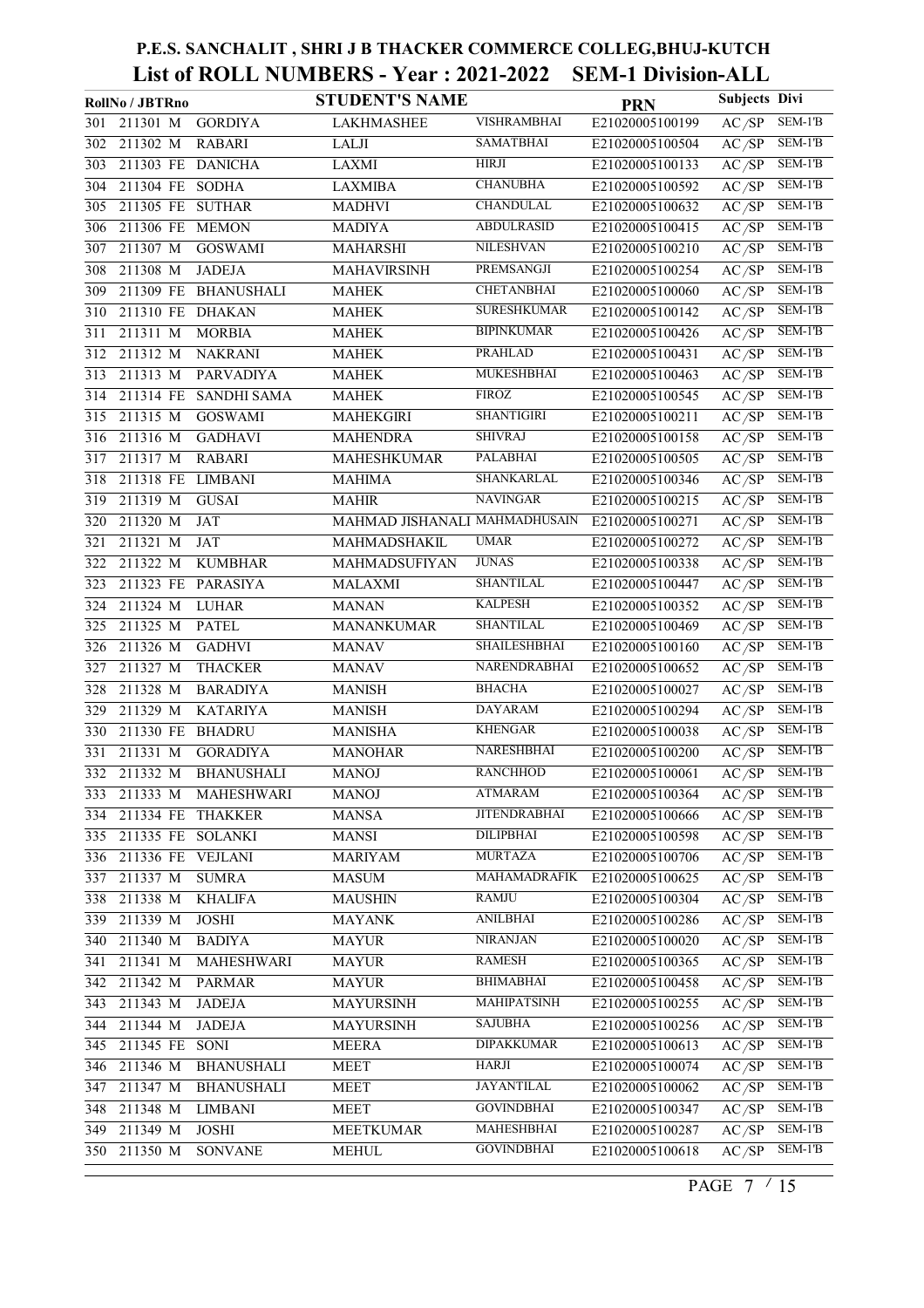|     | RollNo / JBTRno      |                     | <b>STUDENT'S NAME</b> |                      | <b>PRN</b>      | <b>Subjects Divi</b> |                            |
|-----|----------------------|---------------------|-----------------------|----------------------|-----------------|----------------------|----------------------------|
| 351 | 211351 M             | <b>GOHIL</b>        | MIHIR                 | <b>KHIMJI</b>        | E21020005100181 | AC/SP                | SEM-1'B                    |
| 352 | 211352 M             | <b>JETHI</b>        | MIHIRKUMAR            | <b>VINODLAL</b>      | E21020005100278 | AC/SP                | SEM-1'B                    |
| 353 | 211353 FE MARAND     |                     | <b>MITALBEN</b>       | <b>LAKHUBHAI</b>     | E21020005100391 | AC/SP                | SEM-1'B                    |
| 354 | 211354 M             | <b>MAKWANA</b>      | <b>MITESH</b>         | <b>BHAGVAN</b>       | E21020005100379 | AC/SP                | $SEM-1'B$                  |
| 355 | 211355 M             | <b>SODHA</b>        | <b>MITRAJSINH</b>     | <b>DHARMENDRASIN</b> | E21020005100593 | AC/SP                | SEM-1'B                    |
| 356 | 211356 M             | <b>ZALA</b>         | <b>MITRAJSINH</b>     | <b>VANRAJSINH</b>    | E21020005100726 | AC/SP                | SEM-1'B                    |
| 357 | 211357 M             | <b>HAKDA</b>        | <b>MOHAMADWASIM</b>   | <b>ISMAIL</b>        | E21020005100221 | AC/SP                | $SEM-1'B$                  |
| 358 | 211358 M             | <b>MANJOTHI</b>     | <b>MOHAMMAD</b>       | <b>ABBAS</b>         | E21020005100387 | AC/SP                | $SEM-1'B$                  |
| 359 | 211359 M             | CHHARECHA           | MOHAMMADRIYAZ         | <b>SAMIRHUSEN</b>    | E21020005100114 | AC/SP                | $SEM-1'B$                  |
| 360 | 211360 M             | <b>BATTA</b>        | <b>MOHIT</b>          | <b>BHACHU</b>        | E21020005100032 | AC/SP                | $SEM-1'B$                  |
| 361 | 211361 M             | <b>JETHI</b>        | <b>MOHITKUMAR</b>     | <b>KIRTIBHAI</b>     | E21020005100279 | AC/SP                | SEM-1'B                    |
| 362 | 211362 M             | <b>ANSARI</b>       | MOHMAD AYAN           | <b>HIFAZAT</b>       | E21020005100008 | AC/SP                | $SEM-1'B$                  |
| 363 | 211363 M             | <b>SAMA</b>         | MOHMAD AYAN           | <b>ABDULSATAR</b>    | E21020005100539 | $\overline{AC/SP}$   | SEM-1'B                    |
| 364 | 211364 M             | <b>MANJOTHI</b>     | MOHMAD RIZWAN         | <b>KADAR</b>         | E21020005100388 | AC/SP                | $SEM-1'B$                  |
| 365 | 211365 M             | <b>GAGDA</b>        | MOHMMAD ABJAL         | <b>IBRAHIM</b>       | E21020005100170 | AC/SP                | SEM-1'B                    |
| 366 | 211366 M             | <b>MANJOTHI</b>     | MOHMMED AYAZ          | <b>GAFUR</b>         | E21020005100389 | AC/SP                | $SEM-1'B$                  |
| 367 | 211367 M             | <b>BREIR</b>        | MOHMMEDASGAR          | <b>ISAMAIL</b>       | E21020005100083 | AC/SP                | $SEM-1'B$                  |
| 368 | 211368 M             | <b>SHAH</b>         | <b>MOKSH</b>          | <b>SAURIN</b>        | E21020005100568 | AC/SP                | $SEM-1'B$                  |
| 369 | 211369 FE            | <b>VEDANT</b>       | <b>MOKSHA</b>         | <b>RAJESH</b>        | E21020005100705 | AC/SP                | SEM-1'B                    |
| 370 | 211370 FE KAPDI      |                     | <b>MOSAM</b>          | <b>MAVJIBHAI</b>     | E21020005100293 | AC/SP                | $SEM-1'B$                  |
| 371 | 211371 FE CHAUHAN    |                     | <b>AARTIBEN</b>       | <b>DAYARAM</b>       | E21020005100093 | $A\overline{C/CS}$   | SEM-1'C                    |
| 372 | 211372 FE THAKKAR    |                     | ADITI                 | SANDIPBHAI           | E21020005100660 | $A\overline{C/CS}$   | $SEM-1'C$                  |
| 373 | 211373 M             | <b>SAMA</b>         | <b>AFTAB</b>          | SARFRAJAHEMAD        | E21020005100538 | $A\overline{C/CS}$   | SEM-1'C                    |
| 374 | 211374 M             | <b>JADEJA</b>       | AJAY                  | <b>BHARATSINH</b>    | E21020005100237 | AC/CS                | SEM-1'C                    |
| 375 | 211375 M             | <b>KUMBHAR</b>      | <b>AMAN</b>           | <b>AAMAD</b>         | E21020005100336 | AC/CS                | SEM-1'C                    |
| 376 | 211376 M             | <b>RATHOD</b>       | <b>AMAN</b>           | <b>KAMLESHBHAI</b>   | E21020005100525 | AC/CS                | SEM-1'C                    |
| 377 | 211377 FE SHARMA     |                     | <b>ANJALI</b>         | SANJAYKUMAR          | E21020005100578 | AC/CS                | SEM-1'C                    |
| 378 | 211378 FE DIVANI     |                     | <b>ANJALIBEN</b>      | <b>JAYSUKHLAL</b>    | E21020005100151 | AC/CS                | SEM-1'C                    |
| 379 | 211379 FE CHAUHAN    |                     | <b>ANJNABA</b>        | <b>GAJENDRASINH</b>  | E21020005100094 | AC/CS                | SEM-1'C                    |
| 380 | 211380 FE PATEL      |                     | <b>ARATI</b>          | <b>DINESH</b>        | E21020005100464 | AC/CS                | $SEM-1'C$                  |
| 381 | 211381 M             | <b>PARMAR</b>       | <b>ASHWIN</b>         | <b>GAUTAM</b>        | E21020005100449 | AC/CS                | SEM-1'C                    |
|     | 382 211382 FE RATHOD |                     | <b>AYUSHI</b>         | <b>ARUNBHAI</b>      | E21020005100526 |                      | $A\overline{C/CS}$ SEM-1'C |
| 383 |                      | 211383 FE KOTHIVAD  | <b>BANSARI</b>        | <b>BABUBHAI</b>      | E21020005100331 | $AC/CS$ SEM-1'C      |                            |
| 384 | 211384 M             | <b>BUCH</b>         | <b>BHAGYA</b>         | <b>DIPESHBHAI</b>    | E21020005100084 | AC/CS                | SEM-1'C                    |
| 385 |                      | 211385 FE PINDORIYA | <b>BHAVIKA</b>        | <b>PRAVIN</b>        | E21020005100481 | AC/CS                | SEM-1'C                    |
| 386 | 211386 M             | <b>SHAH</b>         | <b>BRIJESHKUMAR</b>   | <b>ARVINDBHAI</b>    | E21020005100562 | AC/CS                | SEM-1'C                    |
| 387 | 211387 M             | <b>JOSHI</b>        | <b>CHINTAN</b>        | <b>JAGDISH BHAI</b>  | E21020005100283 |                      | $A\overline{C/CS}$ SEM-1'C |
| 388 | 211388 M             | <b>VAGHELA</b>      | <b>CHIRAG</b>         | <b>SATISHKUMAR</b>   | E21020005100686 |                      | $AC/CS$ SEM-1'C            |
| 389 | 211389 M             | <b>GOSWAMI</b>      | <b>DHAIRYA</b>        | <b>HITENDRAGIRI</b>  | E21020005100204 | AC/CS                | SEM-1'C                    |
| 390 | 211390 M             | <b>HALAI</b>        | <b>DIGESH</b>         | <b>RAMESH</b>        | E21020005100225 | AC/CS                | SEM-1'C                    |
| 391 | 211391 M             | <b>GOHIL</b>        | <b>DIGVIJAYSINH</b>   | <b>SURESHSINH</b>    | E21020005100179 | AC/CS                | SEM-1'C                    |
| 392 | 211392 M             | <b>KERASIYA</b>     | DILIP                 | <b>DAMJIBHAI</b>     | E21020005100298 |                      | $AC/CS$ SEM-1'C            |
| 393 | 211393 FE            | <b>PATEL</b>        | <b>DIMPLE</b>         | <b>JAYANTILAL</b>    | E21020005100466 | AC/CS                | SEM-1'C                    |
| 394 | 211394 M             | <b>MERIYA</b>       | <b>DINESHKUMAR</b>    | <b>NANJIBHAI</b>     | E21020005100422 | AC/CS                | SEM-1'C                    |
| 395 | 211395 M             | <b>GORASIYA</b>     | <b>DIVYANG</b>        | <b>RAJESH</b>        | E21020005100196 | AC/CS                | SEM-1'C                    |
| 396 | 211396 M             | <b>SUMRA</b>        | <b>FALAK</b>          | <b>JUNAS</b>         | E21020005100623 |                      | AC/CS SEM-1'C              |
| 397 | 211397 M             | <b>THEBA</b>        | <b>FEZAN</b>          | <b>RAMJU</b>         | E21020005100667 | AC/CS                | SEM-1'C                    |
| 398 | 211398 M             | MAHESHWARI          | <b>GAURAV</b>         | <b>MANJI</b>         | E21020005100360 | AC/CS                | SEM-1'C                    |
| 399 | 211399 M             | MAHESHWARI          | <b>HAMIR</b>          | <b>BHIMJI</b>        | E21020005100362 | AC/CS                | SEM-1'C                    |
| 400 | 211400 M             | <b>PATEL</b>        | <b>HARDIK</b>         | <b>JAYANTILAL</b>    | E21020005100467 |                      | AC/CS SEM-1'C              |

PAGE 8  $\frac{15}{15}$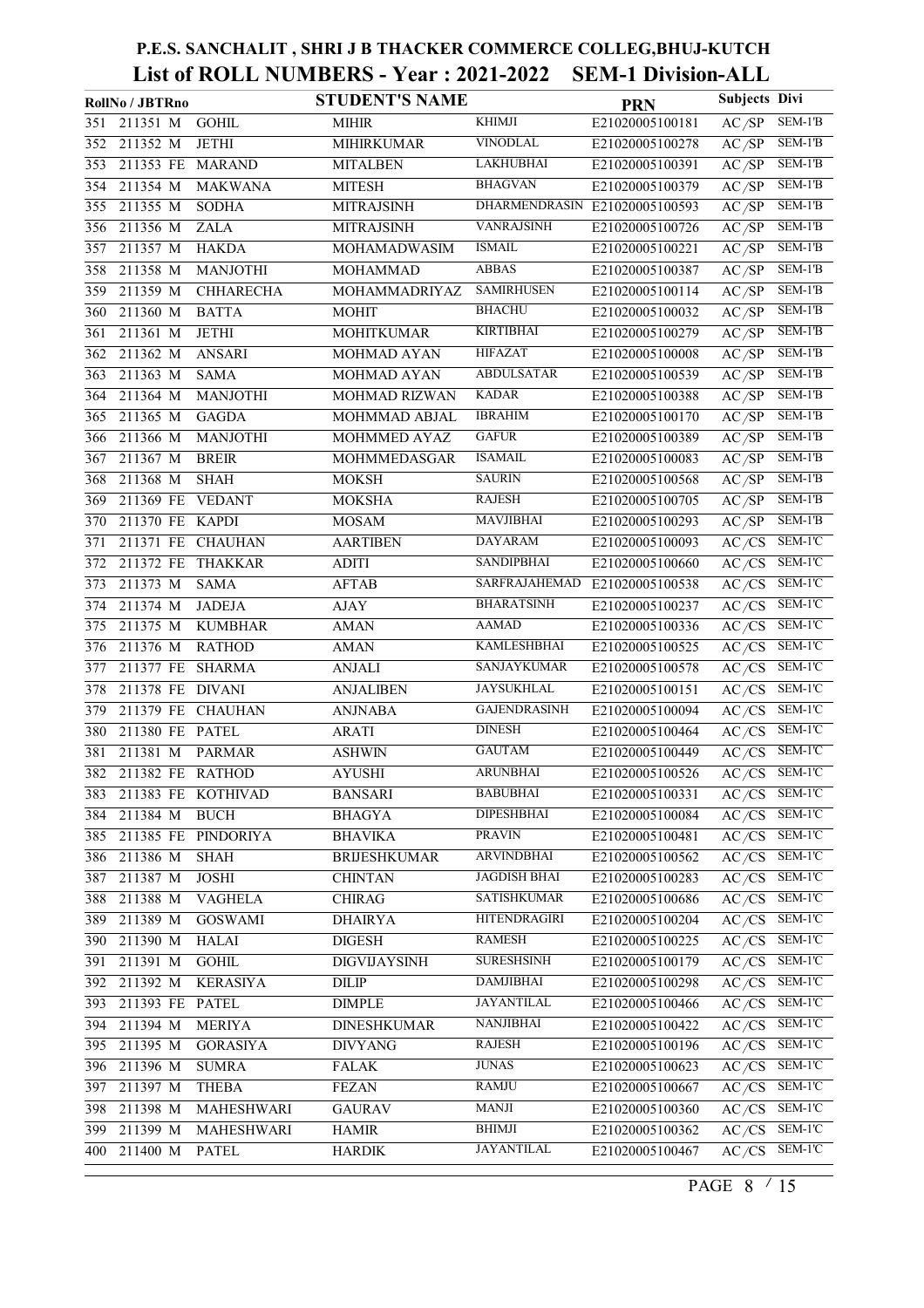|     | RollNo / JBTRno   |                      | <b>STUDENT'S NAME</b> |                     | <b>PRN</b>      | Subjects Divi                 |
|-----|-------------------|----------------------|-----------------------|---------------------|-----------------|-------------------------------|
| 401 | 211401 M          | <b>RATHOD</b>        | <b>HARSH</b>          | <b>SANJAY</b>       | E21020005100527 | AC/CS<br>SEM-1'C              |
| 402 | 211402 M          | <b>SARAI</b>         | <b>HASSAN</b>         | <b>DAUD</b>         | E21020005100555 | SEM-1'C<br>AC/CS              |
| 403 | 211403 M          | <b>GAGAL</b>         | <b>HEMENDRA</b>       | HARI                | E21020005100163 | SEM-1'C<br>AC/CS              |
| 404 |                   | 211404 FE MAKWANA    | <b>HENSIBEN</b>       | <b>DHIRAJLAL</b>    | E21020005100378 | $SEM-1'C$<br>AC/CS            |
| 405 | 211405 FE VASANI  |                      | <b>HINABEN</b>        | <b>DHIRAJLAL</b>    | E21020005100703 | SEM-1'C<br>$A\overline{C/CS}$ |
| 406 | 211406 FE CHAVDA  |                      | <b>HIRABA</b>         | <b>VESLJI</b>       | E21020005100102 | SEM-1'C<br>AC/CS              |
| 407 | 211407 M          | <b>PATEL</b>         | <b>HIREN</b>          | JAYANTILAL          | E21020005100468 | SEM-1'C<br>$A\overline{C/CS}$ |
| 408 | 211408 FE         | <b>THAKKAR</b>       | <b>ISHIKA</b>         | <b>VASANTKUMAR</b>  | E21020005100662 | SEM-1'C<br>AC/CS              |
| 409 | 211409 M          | LACHHANI             | <b>ISHVAR</b>         | <b>MAHENDRA</b>     | E21020005100342 | SEM-1'C<br>AC/CS              |
| 410 | 211410 M          | <b>JUNEJA</b>        | <b>JAMILAKHTAR</b>    | <b>SALIM</b>        | E21020005100290 | SEM-1'C<br>AC/CS              |
| 411 | 211411 M          | <b>THACKER</b>       | <b>JAY</b>            | <b>RAJULBHAI</b>    | E21020005100644 | SEM-1'C<br>AC/CS              |
| 412 | 211412 M          | <b>THACKER</b>       | <b>JAYDEEP</b>        | <b>VIPUL</b>        | E21020005100645 | SEM-1'C<br>AC/CS              |
| 413 | 211413 M          | <b>NARSINGANI</b>    | <b>JAYKUMAR</b>       | <b>RASIK</b>        | E21020005100437 | SEM-1'C<br>AC/CS              |
| 414 | 211414 M          | <b>DHILA</b>         | <b>JAYRAM</b>         | <b>RANMALBHAI</b>   | E21020005100146 | SEM-1'C<br>AC/CS              |
| 415 | 211415 M          | <b>BHAGAT</b>        | <b>JEETKUMAR</b>      | <b>HARESHBHAI</b>   | E21020005100040 | SEM-1'C<br>$A\overline{C/CS}$ |
| 416 | 211416 M          | <b>VISHVAKARMA</b>   | <b>JITENDRA</b>       | <b>MANOJ</b>        | E21020005100713 | SEM-1'C<br>AC/CS              |
| 417 | 211417 M          | <b>JANGAM</b>        | <b>JUGAL</b>          | <b>BHARATDERU</b>   | E21020005100267 | SEM-1'C<br>AC/CS              |
| 418 | 211418 M          | <b>BADIYA</b>        | <b>KETAN</b>          | <b>SHIVJI</b>       | E21020005100019 | SEM-1'C<br>AC/CS              |
| 419 | 211419 M          | <b>AHIR</b>          | <b>KEYUR</b>          | RANA                | E21020005100004 | SEM-1'C<br>AC/CS              |
| 420 | $211420$ M        | <b>RABARI</b>        | <b>KHIMJI</b>         | <b>SUJABHAI</b>     | E21020005100501 | $SEM-1'C$<br>AC/CS            |
| 421 | 211421 M          | <b>HIRANI</b>        | <b>KIRTAN</b>         | <b>JAGDISH</b>      | E21020005100230 | SEM-1'C<br>AC/CS              |
| 422 | 211422 M          | <b>HIRANI</b>        | <b>KISHAN</b>         | <b>LALJI</b>        | E21020005100231 | SEM-1'C<br>AC/CS              |
| 423 | 211423 FE         | <b>ACHARYA</b>       | <b>KRUPA</b>          | <b>JIGNESHBHAI</b>  | E21020005100002 | SEM-1'C<br>$A\overline{C/CS}$ |
| 424 | 211424 M          | <b>POKAR</b>         | <b>KUSHAL</b>         | <b>ASHVINBHAI</b>   | E21020005100488 | SEM-1'C<br>AC/CS              |
| 425 | 211425 FE SHETH   |                      | <b>LABDHI</b>         | <b>BHARATBHAI</b>   | E21020005100583 | SEM-1'C<br>AC/CS              |
| 426 | 211426 M          | <b>MEHTA</b>         | <b>MADHAV</b>         | VIMAL               | E21020005100408 | SEM-1'C<br>AC/CS              |
| 427 | 211427 M          | <b>JADEJA</b>        | <b>MAHAVIRSINH</b>    | <b>KARSHANJI</b>    | E21020005100253 | SEM-1'C<br>AC/CS              |
| 428 | 211428 M          | <b>VARSANI</b>       | MAHESHKUMAR           | PREMJI              | E21020005100701 | SEM-1'C<br>AC/CS              |
| 429 | 211429 M          | <b>BAKUTRA</b>       | <b>MANAV</b>          | <b>VALJIBHAI</b>    | E21020005100023 | SEM-1'C<br>AC/CS              |
| 430 | 211430 M          | <b>SHAH</b>          | <b>MAURYA</b>         | <b>HARESH</b>       | E21020005100567 | SEM-1'C<br>AC/CS              |
| 431 | 211431 M          | <b>SENGHANI</b>      | <b>MILAN</b>          | <b>SURESH</b>       | E21020005100560 | SEM-1'C<br>$A\overline{C/CS}$ |
|     | 432 211432 M      | <b>MATANG</b>        | MITIN                 | <b>RATAN</b>        | E21020005100398 | $A\overline{C/CS}$ SEM-1'C    |
| 433 | 211433 M          | MUGAL                | MOHAMED AFZAL         | <b>KHAWAJA</b>      | E21020005100430 | $AC/CS$ SEM-1'C               |
| 434 | 211434 M          | <b>MEMON</b>         | <b>MOHAMMED</b>       | <b>M SALIM</b>      | E21020005100416 | $AC/CS$ SEM-1'C               |
| 435 | 211435 M          | <b>VEKARIYA</b>      | <b>MOHAN</b>          | <b>LALJI</b>        | E21020005100709 | AC/CS<br>SEM-1'C              |
| 436 | 211436 M          | <b>VALANI</b>        | <b>MUKESH</b>         | <b>KISHORBHAI</b>   | E21020005100692 | $AC/CS$ SEM-1'C               |
| 437 | 211437 FE VORA    |                      | <b>NANDINI</b>        | <b>KANTI</b>        | E21020005100716 | $A\overline{C/CS}$ SEM-1'C    |
| 438 | 211438 FE AHIR    |                      | <b>NEHA</b>           | <b>SHANTILAL</b>    | E21020005100006 | AC/CS SEM-1'C                 |
| 439 | 211439 FE THAKKAR |                      | <b>NEHA</b>           | <b>KISHORKUMAR</b>  | E21020005100664 | $AC/CS$ SEM-1'C               |
| 440 | 211440 M          | <b>JOSHI</b>         | <b>NIHAR</b>          | <b>SHAILESHBHAI</b> | E21020005100288 | SEM-1'C<br>AC/CS              |
| 441 | 211441 FE GHADGE  |                      | <b>NIKITA</b>         | <b>RAJENDRA</b>     | E21020005100178 | SEM-1'C<br>AC/CS              |
| 442 |                   | 211442 FE BHANUSHALI | <b>NIRALI</b>         | <b>MAHENDRA</b>     | E21020005100065 | AC/CS SEM-1'C                 |
| 443 | 211443 M          | <b>KHATRI</b>        | <b>NOAMAN</b>         | <b>NAUSHADALI</b>   | E21020005100315 | AC/CS<br>SEM-1'C              |
| 444 | 211444 M          | <b>GORANI</b>        | OM                    | <b>ARVIND</b>       | E21020005100195 | AC/CS<br>SEM-1'C              |
| 445 | 211445 M          | <b>MARU</b>          | <b>OMKAR</b>          | <b>SURESHBHAI</b>   | E21020005100393 | $A\overline{C/CS}$ SEM-1'C    |
| 446 | 211446 FE VALANI  |                      | <b>PAYALBEN</b>       | AMRUTLAL            | E21020005100693 | $A\overline{C/CS}$ SEM-1'C    |
| 447 |                   | 211447 FE BHANUSHALI | <b>POOJA</b>          | <b>ATMARAM</b>      | E21020005100067 | $AC/CS$ SEM-1'C               |
| 448 | 211448 M          | <b>SOLANKI</b>       | PRADIPKUMAR           | <b>VINUBHAI</b>     | E21020005100599 | SEM-1'C<br>AC/CS              |
| 449 | 211449 M          | <b>PITRODA</b>       | <b>PRINCE</b>         | <b>KALPESH</b>      | E21020005100484 | SEM-1'C<br>AC/CS              |
| 450 | 211450 FE SUTAR   |                      | <b>PURVI</b>          | <b>DINESH</b>       | E21020005100628 | AC/CS SEM-1'C                 |

PAGE 9  $\frac{15}{15}$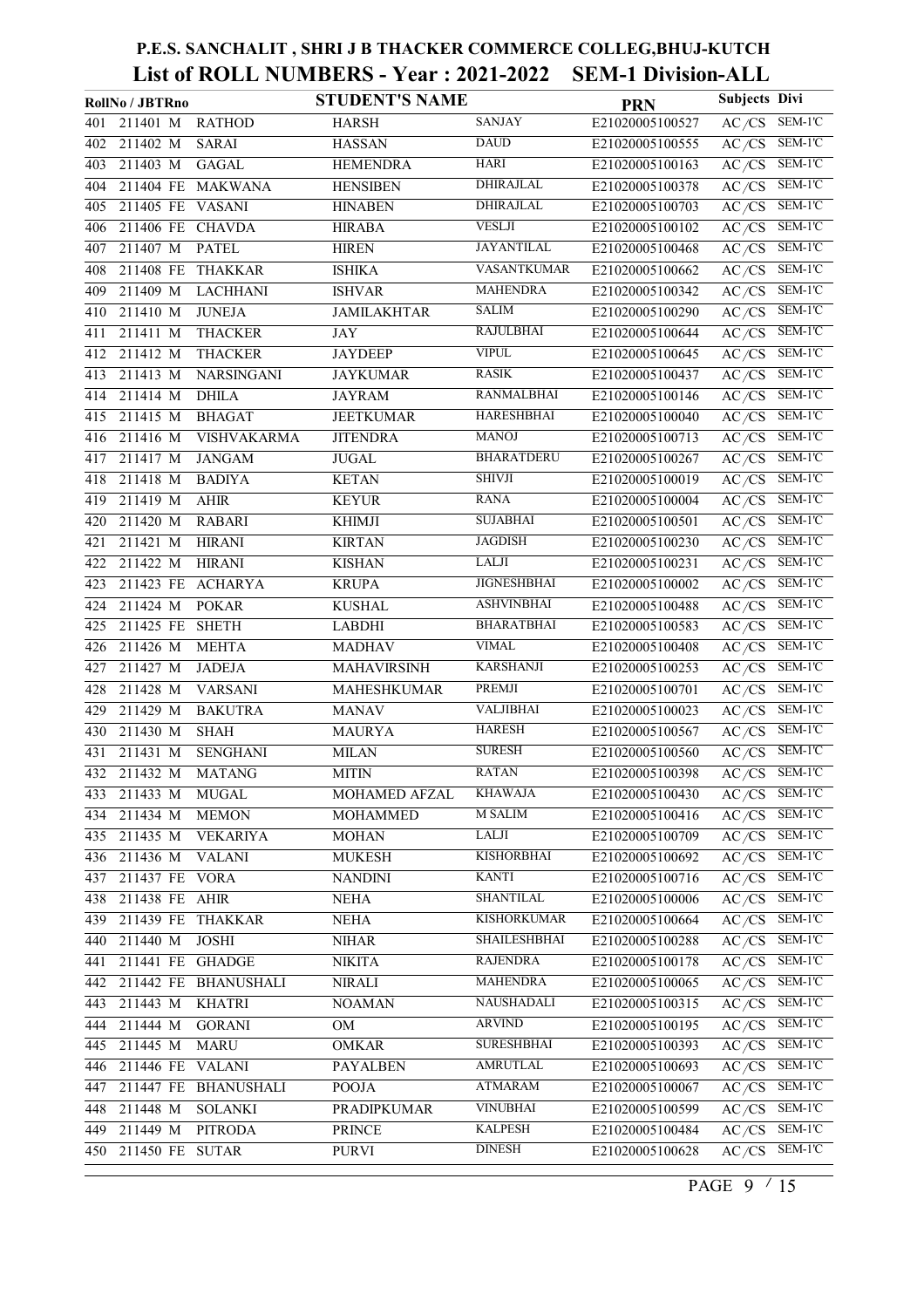|     | RollNo / JBTRno  |                   | <b>STUDENT'S NAME</b>                         |                    | <b>PRN</b>                     | Subjects Divi      |                            |
|-----|------------------|-------------------|-----------------------------------------------|--------------------|--------------------------------|--------------------|----------------------------|
| 451 | 211451 FE PATEL  |                   | <b>RADHA</b>                                  |                    | VIDESHIPRASHAD E21020005100474 | AC/CS              | SEM-1'C                    |
| 452 | 211452 M         | <b>PARMAR</b>     | <b>RAHUL</b>                                  | <b>MANSUKHBHAI</b> | E21020005100459                | AC/CS              | $SEM-1'C$                  |
| 453 | 211453 M         | <b>REDDY</b>      | <b>RAHUL</b>                                  | <b>SIMADRI</b>     | E21020005100534                | AC/CS              | SEM-1'C                    |
| 454 | 211454 M         | <b>PATEL</b>      | <b>RAJ</b>                                    | <b>UMESHBHAI</b>   | E21020005100475                | AC/CS              | SEM-1'C                    |
| 455 | 211455 M         | <b>SANDHISAMA</b> | <b>RIBAH</b>                                  | MAHMADSALIM        | E21020005100546                | AC/CS              | SEM-1'C                    |
| 456 | 211456 M         | <b>VARSANI</b>    | <b>RONAK</b>                                  | <b>GOPAL</b>       | E21020005100702                | AC/CS              | SEM-1'C                    |
| 457 | 211457 M         | <b>PARA</b>       | <b>SABIR</b>                                  | <b>SULEMAN</b>     | E21020005100446                | AC/CS              | SEM-1'C                    |
| 458 | 211458 M         | <b>UTHAR</b>      | <b>SAHID</b>                                  | <b>KASAM</b>       | E21020005100679                | AC/CS              | SEM-1'C                    |
| 459 | 211459 M         | <b>GUSAI</b>      | SAHIL                                         | <b>HARSUKHGAR</b>  | E21020005100217                | AC/CS              | SEM-1'C                    |
| 460 | 211460 FE        | <b>RUDANI</b>     | <b>SANDHYABEN</b>                             | <b>NAVINBHAI</b>   | E21020005100537                | AC/CS              | SEM-1'C                    |
| 461 | 211461 M         | MAHESHWARI        | <b>SANJAY</b>                                 | <b>MANHAR</b>      | E21020005100369                | AC/CS              | SEM-1'C                    |
| 462 | $211462$ M       | <b>MARAND</b>     | <b>SATISH</b>                                 | <b>RAJESHBHAI</b>  | E21020005100392                | AC/CS              | SEM-1'C                    |
| 463 | 211463 M         | <b>VAGHANI</b>    | <b>SHAILESH</b>                               | <b>DINESHBHAI</b>  | E21020005100684                | AC/CS              | $SEM-1'C$                  |
| 464 | $211464$ M       | <b>VEKARIYA</b>   | <b>SHANTILAL</b>                              | <b>RAMESH</b>      | E21020005100710                | AC/CS              | SEM-1'C                    |
| 465 | 211465 M         | <b>SENGHANI</b>   | SHIV                                          | <b>DAMJIBHAI</b>   | E21020005100561                | AC/CS              | SEM-1'C                    |
| 466 | 211466 M         | <b>GAJARA</b>     | <b>SHIVA</b>                                  | MAHESHBHAI         | E21020005100171                | AC/CS              | SEM-1'C                    |
| 467 | 211467 M         | <b>THACKER</b>    | <b>SHIVAM</b>                                 | <b>RAJESHBHAI</b>  | E21020005100656                | AC/CS              | SEM-1'C                    |
| 468 | 211468 FE        | <b>PITRODA</b>    | <b>SHRUTIBEN</b>                              | <b>SURESH</b>      | E21020005100485                | AC/CS              | SEM-1'C                    |
| 469 | 211469 M         | <b>VEKARIYA</b>   | <b>SHYAM</b>                                  | <b>DHIRAJ</b>      | E21020005100711                | AC/CS              | SEM-1'C                    |
| 470 | 211470 M         | <b>DOSHI</b>      | <b>SIDDH</b>                                  | <b>VIMALBHAI</b>   | E21020005100156                | AC/CS              | SEM-1'C                    |
| 471 | 211471 M         | <b>PATEL</b>      | <b>SMIT</b>                                   | <b>ASHOKKUMAR</b>  | E21020005100478                | AC/CS              | SEM-1'C                    |
| 472 | 211472 M         | <b>KUMBHAR</b>    | <b>SOBAN</b>                                  | <b>JAKAB</b>       | E21020005100339                | AC/CS              | SEM-1'C                    |
| 473 | 211473 M         | <b>VASANI</b>     | SORYA                                         | <b>NAVINBHAI</b>   | E21020005100704                | AC/CS              | SEM-1'C                    |
| 474 | 211474 M         | <b>GAGAL</b>      | <b>SUBHASH</b>                                | <b>DAMJI</b>       | E21020005100168                | AC/CS              | SEM-1'C                    |
| 475 | 211475 M         | <b>GORASIYA</b>   | <b>SUMEET</b>                                 | <b>RAMESH</b>      | E21020005100197                | AC/CS              | SEM-1'C                    |
| 476 | 211476 M         | <b>BHADRU</b>     | <b>TELAKSHI</b>                               | <b>PUNJABHAI</b>   | E21020005100039                | AC/CS              | SEM-1'C                    |
| 477 | 211477 M         | <b>GORASIYA</b>   | <b>UMESH</b>                                  | <b>SHIVJI</b>      | E21020005100198                | AC/CS              | SEM-1'C                    |
| 478 | 211478 FE        | <b>MANANI</b>     | <b>UNNATIBEN</b>                              | <b>HARESHBHAI</b>  | E21020005100384                | AC/CS              | SEM-1'C                    |
| 479 | 211479 M         | <b>BARADIYA</b>   | <b>UTTAM</b>                                  | <b>SHAMJI</b>      | E21020005100028                | AC/CS              | SEM-1'C                    |
| 480 | 211480 M         | <b>RABARI</b>     | <b>VERSHIBHAI</b>                             | <b>LAKHABHAI</b>   | E21020005100511                | AC/CS              | SEM-1'C                    |
| 481 | 211481 M         | <b>ZALA</b>       | VISHWAJITSINH                                 | <b>VASUDEVSINH</b> | E21020005100727                | $A\overline{C/CS}$ | SEM-1'C                    |
|     | 482 211482 M     | <b>GOHIL</b>      | YASHVARDHANSINH DHARMENDRASIN E21020005100184 |                    |                                |                    | $A\overline{C/CS}$ SEM-1'C |
| 483 | 211483 M         | KHALIFA           | YASIN                                         | SALEMAMAD          | E21020005100306                | AC/CS              | SEM-1'C                    |
| 484 | 211484 M         | <b>BHUVA</b>      | YOGESH                                        | <b>GOVIND</b>      | E21020005100081                | AC/CS              | SEM-1'C                    |
| 485 | 211485 M         | <b>KHATRI</b>     | MUHAMMAD                                      | FARID              | E21020005100314                | $\overline{AC/SP}$ | SEM-1'C                    |
| 486 | 211486 M         | <b>KEVAR</b>      | <b>MUHIB</b>                                  | <b>ALTAF</b>       | E21020005100303                | AC/SP              | SEM-1'C                    |
| 487 | 211487 M         | <b>HALADARSH</b>  | MUJMIL                                        | <b>ABUBAKAR</b>    | E21020005100224                | AC/SP              | SEM-1'C                    |
| 488 | 211488 FE LALOR  |                   | <b>MUNIRA</b>                                 | ANWAR              | E21020005100344                | AC/SP              | SEM-1'C                    |
| 489 | 211489 M         | <b>VEJLANI</b>    | <b>MURTAZA</b>                                | <b>MUSTAFA</b>     | E21020005100707                | AC/SP              | SEM-1'C                    |
| 490 | 211490 FE SAMA   |                   | NAAZ                                          | <b>ISAMAIL</b>     | E21020005100540                | AC/SP              | SEM-1'C                    |
| 491 | 211491 M         | <b>BHAGAT</b>     | <b>NAMAN</b>                                  | <b>RAMESH</b>      | E21020005100043                | AC/SP              | SEM-1'C                    |
| 492 | 211492 FE JETHI  |                   | <b>NANDNI</b>                                 | <b>MAHESHBHAI</b>  | E21020005100280                | AC/SP              | SEM-1'C                    |
| 493 | 211493 FE MORBIA |                   | <b>NANDNI</b>                                 | <b>DINESH</b>      | E21020005100427                | AC/SP              | SEM-1'C                    |
| 494 | 211494 M         | <b>BHANUSHALI</b> | NARENDRAKUMAR                                 | <b>ARVINDBHAI</b>  | E21020005100063                | AC/SP              | SEM-1'C                    |
| 495 | 211495 M         | MAHESHWARI        | <b>NARESH</b>                                 | <b>VELJI</b>       | E21020005100366                | AC/SP              | SEM-1'C                    |
| 496 | 211496 M         | <b>MARAJ</b>      | <b>NARESH</b>                                 | MANJI              | E21020005100390                | AC/SP              | SEM-1'C                    |
| 497 | 211497 M         | <b>GAGAL</b>      | <b>NAVGHAN</b>                                | <b>LAXMAN</b>      | E21020005100164                | AC/SP              | SEM-1'C                    |
| 498 | 211498 M         | JAT               | <b>NAWAB</b>                                  | <b>ABDULSATAR</b>  | E21020005100273                | AC/SP              | SEM-1'C                    |
| 499 | 211499 FE SANNA  |                   | <b>NAYAB</b>                                  | <b>MAMAD</b>       | E21020005100554                | AC/SP              | SEM-1'C                    |
| 500 | 211500 FE ISANI  |                   | <b>NAZNEEN</b>                                | ABID               | E21020005100235                | AC/SP              | SEM-1'C                    |
|     |                  |                   |                                               |                    |                                |                    |                            |

PAGE  $10/15$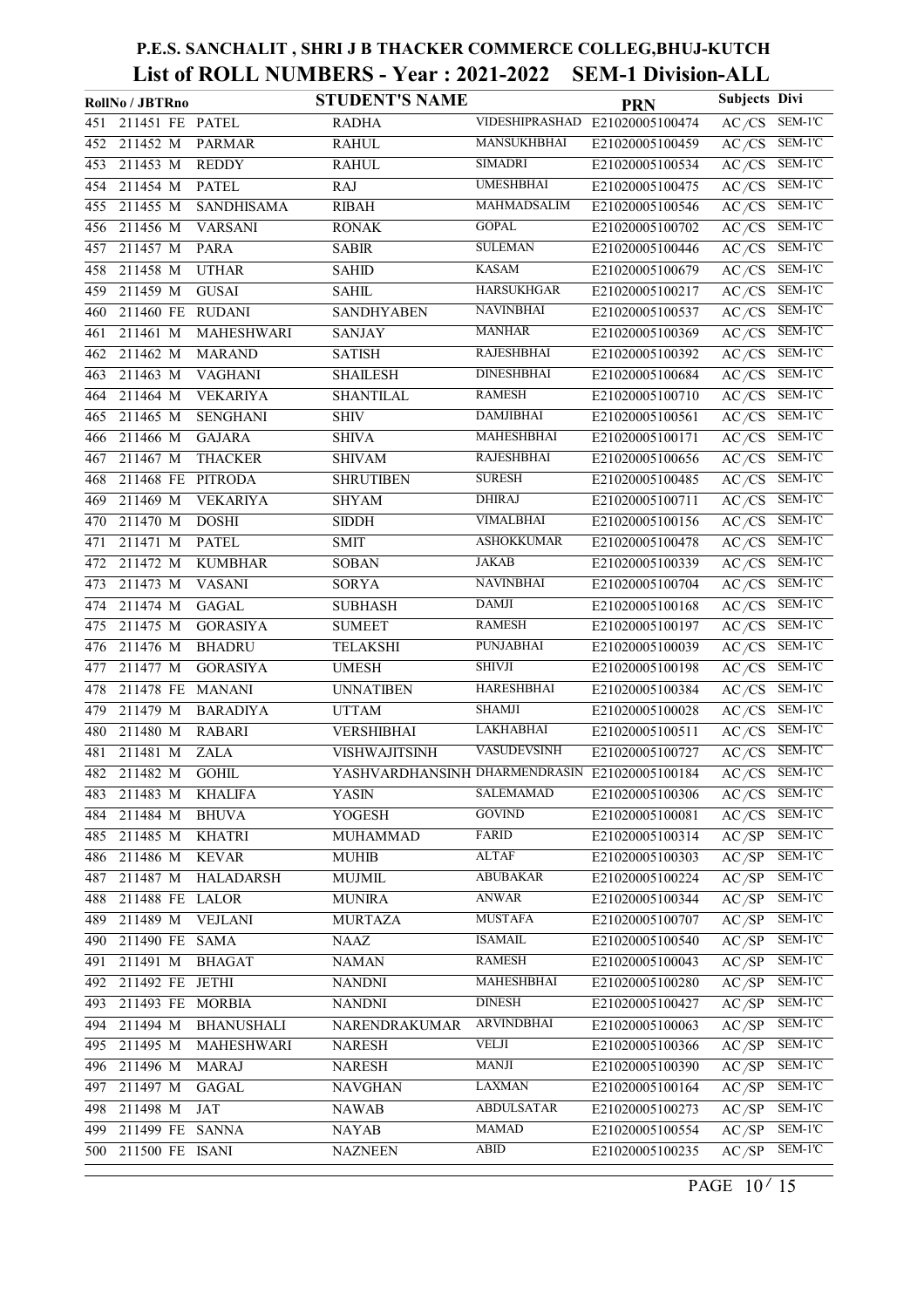|     | RollNo / JBTRno       |                      | <b>STUDENT'S NAME</b> |                     | <b>PRN</b>      | <b>Subjects Divi</b> |                             |
|-----|-----------------------|----------------------|-----------------------|---------------------|-----------------|----------------------|-----------------------------|
| 501 | 211501 M              | <b>SHAH</b>          | <b>NEEL</b>           | <b>RUPESHBHAI</b>   | E21020005100569 | AC/SP                | SEM-1'C                     |
| 502 | 211502 FE ODHANA      |                      | <b>NEETA</b>          | <b>KANTILAL</b>     | E21020005100439 | AC/SP                | SEM-1'C                     |
| 503 |                       | 211503 FE BHANUSHALI | <b>NEHA</b>           | <b>VINESHBHAI</b>   | E21020005100064 | AC/SP                | SEM-1'C                     |
| 504 | 211504 FE KHUNGLA     |                      | <b>NEHAL</b>          | <b>DHANJI</b>       | E21020005100327 | AC/SP                | SEM-1'C                     |
| 505 | 211505 FE SHAH        |                      | <b>NEMI</b>           | <b>BRIJESHBHAI</b>  | E21020005100570 | AC/SP                | SEM-1'C                     |
| 506 | 211506 FE GOR         |                      | <b>NENCY</b>          | <b>AMITBHAI</b>     | E21020005100191 | AC/SP                | SEM-1'C                     |
| 507 | 211507 FE DOSHI       |                      | <b>NIDHI</b>          | <b>ANILBHAI</b>     | E21020005100155 | AC/SP                | SEM-1'C                     |
| 508 | 211508 FE JADEJA      |                      | <b>NIDHIBA</b>        | <b>BATUKSINH</b>    | E21020005100257 | AC/SP                | $\overline{\text{SEM-1'C}}$ |
| 509 | 211509 M              | <b>SATHWARA</b>      | <b>NIIRAV</b>         | <b>CHHAGANBHAI</b>  | E21020005100558 | AC/SP                | SEM-1'C                     |
| 510 | 211510 M              | <b>RAMJIYANI</b>     | NIKHIL                | <b>JITENDRABHAI</b> | E21020005100520 | AC/SP                | $\overline{\text{SEM-1'C}}$ |
| 511 | 211511 M              | <b>RATHOD</b>        | <b>NIKHIL</b>         | <b>SURESHBHAI</b>   | E21020005100528 | AC/SP                | SEM-1'C                     |
| 512 | $211512$ FE           | PINDORIYA            | <b>NIKITA</b>         | <b>BHIMJI</b>       |                 | AC/SP                | $\overline{\text{SEM-1'C}}$ |
| 513 | 211513 M              | <b>DHILA</b>         | <b>NILESH</b>         | <b>SAJANBHAI</b>    | E21020005100147 | AC/SP                | SEM-1'C                     |
| 514 | 211514 FE PATEL       |                      | <b>NIMISHA</b>        | SHANKARLAL          | E21020005100470 | AC/SP                | SEM-1'C                     |
| 515 | 211515 M              | <b>GAGAL</b>         | <b>NIRAJ</b>          | <b>RANCHHOD</b>     | E21020005100165 | AC/SP                | SEM-1'C                     |
| 516 | 211516 M              | <b>BHIMANI</b>       | <b>NIRAV</b>          | <b>CHUNILAL</b>     | E21020005100079 | AC/SP                | SEM-1'C                     |
| 517 | 211517 FE MEPANI      |                      | <b>NISHA</b>          | <b>GOPAL</b>        | E21020005100419 | AC/SP                | SEM-1'C                     |
| 518 | 211518 FE             | <b>SHAH</b>          | <b>NISHEETA</b>       | PRAKASHBHAI         | E21020005100571 | AC/SP                | SEM-1'C                     |
| 519 | 211519 FE MEHTA       |                      | <b>NISHI</b>          | <b>VIMALBHAI</b>    | E21020005100409 | AC/SP                | SEM-1'C                     |
| 520 | 211520 M              | <b>KHANDEKA</b>      | <b>NITIN</b>          | NAGJI               | E21020005100307 | AC/SP                | SEM-1'C                     |
| 521 | 211521 M              | MAHESHWARI           | $\text{NITIN}$        | <b>KANJI</b>        | E21020005100367 | AC/SP                | SEM-1'C                     |
| 522 | 211522 M              | <b>MAVANI</b>        | <b>NITY</b>           | PARSHOTTAM          | E21020005100399 | AC/SP                | SEM-1'C                     |
| 523 | 211523 M              | SONI                 | <b>NITYA</b>          | <b>JAYESHKUMAR</b>  | E21020005100614 | AC/SP                | SEM-1'C                     |
| 524 | 211524 FE             | <b>THACKER</b>       | <b>NIYATI</b>         | <b>JIGNESH</b>      | E21020005100653 | AC/SP                | SEM-1'C                     |
| 525 |                       | 211525 FE BHABHUVANI | <b>NOMISHA</b>        | <b>SULTANBHAI</b>   | E21020005100033 | AC/SP                | SEM-1'C                     |
| 526 | 211526 FE MEMON       |                      | <b>NURBAKHT</b>       | MOHMADRAFIQ         | E21020005100417 | AC/SP                | SEM-1'C                     |
| 527 | 211527 M              | <b>POMAL</b>         | OM                    | <b>SANJAY</b>       | E21020005100492 | AC/SP                | SEM-1'C                     |
| 528 | 211528 M              | <b>VYAS</b>          | OM                    | YOGESHBHAI          | E21020005100721 | AC/SP                | SEM-1'C                     |
| 529 | $21\overline{1529}$ M | <b>GUNSAI</b>        | <b>OMGAR</b>          | <b>VASANTGAR</b>    | E21020005100213 | AC/SP                | $SEM-1'C$                   |
| 530 |                       | 211530 FE BHANUSHALI | <b>PALLAVI</b>        | <b>KANJIBHAI</b>    | E21020005100066 | AC/SP                | SEM-1'C                     |
| 531 | 211531 M              | <b>CHAVDA</b>        | <b>PARAG</b>          | RAVJI               | E21020005100103 | AC/SP                | SEM-1'C                     |
|     | 532 211532 M          | <b>CHAVDA</b>        | <b>PARAS</b>          | <b>SHAMBHU</b>      | E21020005100104 | AC/SP                | SEM-1'C                     |
|     | 533 211533 M          | <b>RANGANI</b>       | PARTH                 | <b>RAJESHBHAI</b>   | E21020005100524 | AC/SP                | SEM-1'C                     |
| 534 | 211534 M              | <b>TANK</b>          | <b>PARTH</b>          | <b>VINODBHAI</b>    | E21020005100635 | AC/SP                | SEM-1'C                     |
| 535 | 211535 M              | <b>JARU</b>          | <b>PARTHUV</b>        | <b>RAMESHBHAI</b>   | E21020005100269 | AC/SP                | SEM-1'C                     |
| 536 | 211536 M              | <b>MALEK</b>         | PARVEJ                | <b>SOKATHUSEN</b>   | E21020005100381 | AC/SP                | SEM-1'C                     |
| 537 | 211537 M              | <b>SHAH</b>          | <b>PAVAN</b>          | <b>DEEPAKBHAI</b>   | E21020005100572 | AC/SP                | SEM-1'C                     |
| 538 | 211538 FE DESAI       |                      | PAYAL                 | <b>RAMABHAI</b>     | E21020005100141 | AC/SP                | SEM-1'C                     |
| 539 | 211539 FE DAYANI      |                      | <b>PINAL</b>          | <b>BHARATKUMAR</b>  | E21020005100140 | AC/SP                | SEM-1'C                     |
| 540 | 211540 M              | <b>PUROHIT</b>       | PIYUSH                | <b>SANTOSHBHAI</b>  | E21020005100497 | AC/SP                | SEM-1'C                     |
| 541 | 211541 FE DAGHA       |                      | <b>POOJA</b>          | <b>LALITBHAI</b>    | E21020005100123 | AC/SP                | SEM-1'C                     |
| 542 | 211542 FE GUSAI       |                      | <b>POOJA</b>          | <b>VINODGAR</b>     | E21020005100216 | AC/SP                | SEM-1'C                     |
| 543 | 211543 FE MOTA        |                      | <b>POOJA</b>          | PRAKASHBHAI         | E21020005100429 | AC/SP                | SEM-1'C                     |
| 544 | 211544 FE VADOR       |                      | <b>POOJA</b>          | KALPESHBHAI         | E21020005100681 | AC/SP                | SEM-1'C                     |
| 545 | 211545 FE VALAND      |                      | <b>POONAMBEN</b>      | <b>RAJESH</b>       | E21020005100691 | AC/SP                | SEM-1'C                     |
| 546 | 211546 M              | <b>GAGAL</b>         | PRABHAT               | MAVJI               | E21020005100166 | AC/SP                | SEM-1'C                     |
| 547 | 211547 FE HALA        |                      | <b>PRACHI</b>         | <b>ANILBHAI</b>     | E21020005100222 | AC/SP                | SEM-1'C                     |
| 548 | 211548 FE PATEL       |                      | PRACHI                | <b>MAHESHBHAI</b>   | E21020005100471 | AC/SP                | SEM-1'C                     |
| 549 | 211549 FE VORA        |                      | <b>PRACHI</b>         | <b>JITENDRA</b>     | E21020005100717 | AC/SP                | SEM-1'C                     |
| 550 | 211550 FE PATEL       |                      | PRAGATIBEN            | <b>VINODBHAI</b>    | E21020005100472 | AC/SP                | SEM-1'C                     |

PAGE  $11'15$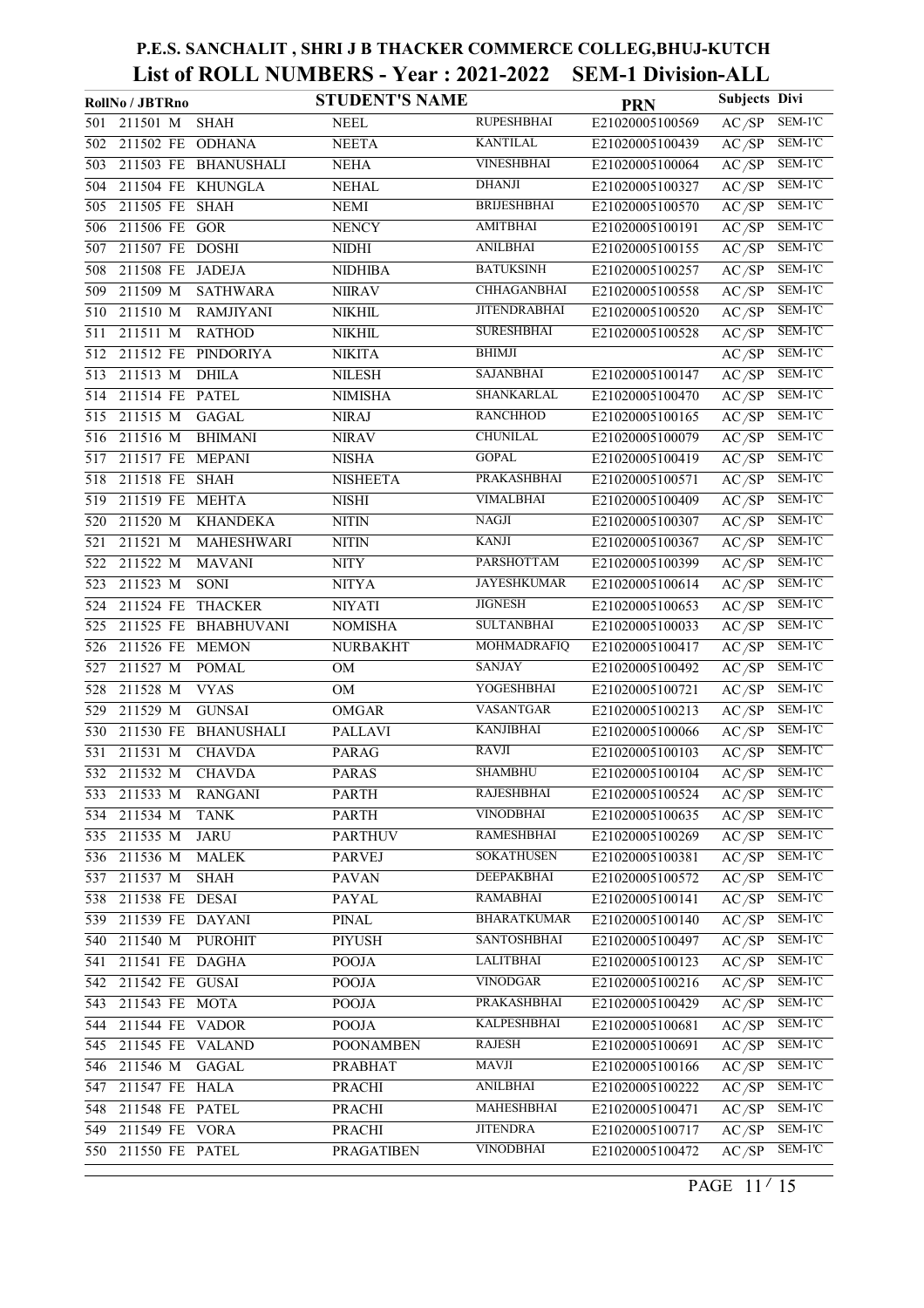|     | RollNo / JBTRno              |                   | <b>STUDENT'S NAME</b> |                      | <b>PRN</b>      | <b>Subjects Divi</b> |           |
|-----|------------------------------|-------------------|-----------------------|----------------------|-----------------|----------------------|-----------|
| 551 | 211551 M                     | <b>BHANUSHALI</b> | <b>PRAKASH</b>        | <b>LAXMIDAS</b>      | E21020005100068 | AC/SP                | SEM-1'C   |
| 552 | 211552 M<br><b>SHAMALIYA</b> |                   | <b>PRAKASH</b>        | <b>NANJI</b>         | E21020005100577 | AC/SP                | SEM-1'C   |
| 553 | 211553 FE RAVAL              |                   | <b>PRANJAL</b>        | <b>KHUSHAL</b>       | E21020005100532 | $\overline{AC/SP}$   | SEM-1'C   |
| 554 | 211554 FE CHHEDA             |                   | PRANJALI              | <b>HEMANTBHAI</b>    | E21020005100115 | AC/SP                | SEM-1'C   |
| 555 | 211555 FE<br><b>JADEJA</b>   |                   | PRATIKSHABA           | <b>JAYENDRASINH</b>  | E21020005100258 | AC/SP                | $SEM-1'C$ |
| 556 | 211556 M<br><b>JADEJA</b>    |                   | PRATIPALSINH          | <b>LAKHUBHA</b>      | E21020005100259 | AC/SP                | SEM-1'D   |
| 557 | 211557 M<br><b>JADEJA</b>    |                   | PRAVINSINH            | <b>UMARSANGJI</b>    | E21020005100260 | AC/SP                | $SEM-1'D$ |
| 558 | 211558 M<br><b>SHAH</b>      |                   | PREET                 | <b>NISHIT</b>        | E21020005100573 | AC/SP                | $SEM-1'D$ |
| 559 | 211559 M<br><b>PATEL</b>     |                   | PREM                  | <b>JAYESH</b>        | E21020005100473 | AC/SP                | $SEM-1'D$ |
| 560 | 211560 M<br><b>THACKER</b>   |                   | <b>PREM</b>           | <b>KISHORBHAI</b>    | E21020005100654 | AC/SP                | SEM-1'D   |
| 561 | 211561 M<br><b>RAJGOR</b>    |                   | <b>PRINCE</b>         | <b>BALVANTBHAI</b>   | E21020005100516 | AC/SP                | $SEM-1'D$ |
| 562 | 211562 FE<br><b>MECWAN</b>   |                   | <b>PRINCEY</b>        | <b>PETER</b>         | E21020005100400 | AC/SP                | SEM-1'D   |
| 563 | 211563 M<br><b>DANGAR</b>    |                   | <b>PRITAM</b>         | <b>BHARATBHAI</b>    | E21020005100130 | AC/SP                | SEM-1'D   |
| 564 | 211564 FE<br><b>SODHA</b>    |                   | <b>PRIYABA</b>        | <b>VANRAJSINH</b>    | E21020005100594 | AC/SP                | $SEM-1'D$ |
| 565 | 211565 FE BHANUSHALI         |                   | <b>PRIYABEN</b>       | <b>BHARATBHAI</b>    | E21020005100069 | AC/SP                | SEM-1'D   |
| 566 | 211566 FE DAMA               |                   | PRIYAL                | PRAKASHBHAI          | E21020005100124 | AC/SP                | $SEM-1'D$ |
| 567 | 211567 FE NATHBAVA           |                   | <b>PRIYANKA</b>       | <b>MAYANATH</b>      | E21020005100438 | AC/SP                | $SEM-1'D$ |
| 568 | 211568 FE CHHABHAIYA         |                   | PRIYANSHI             | <b>KISHORBHAI</b>    | E21020005100109 | AC/SP                | SEM-1'D   |
| 569 | 211569 FE SOTA               |                   | PRIYANSHI             | <b>NARENDRABHAI</b>  | E21020005100620 | AC/SP                | $SEM-1'D$ |
| 570 | 211570 M<br><b>VAGHELA</b>   |                   | PUJAN                 | CHANDRAKANT          | E21020005100688 | AC/SP                | SEM-1'D   |
| 571 | 211571 FE CHAVDA             |                   | <b>RADHABEN</b>       | <b>SAMAT</b>         |                 | AC/SP                | SEM-1'D   |
| 572 | 211572 FE HALA               |                   | <b>RADHIKA</b>        | <b>KISHORBHAI</b>    | E21020005100223 | AC/SP                | SEM-1'D   |
| 573 | 211573 FE KHOJA              |                   | <b>RAHENUMA</b>       | <b>RUSTAM</b>        | E21020005100321 | AC/SP                | SEM-1'D   |
| 574 | 211574 M<br><b>KHATRI</b>    |                   | <b>RAHMAN</b>         | <b>KASAM</b>         | E21020005100316 | AC/SP                | $SEM-1'D$ |
| 575 | 211575 M<br><b>GANDHER</b>   |                   | <b>RAHUL</b>          | <b>PRAVIN</b>        | E21020005100176 | AC/SP                | $SEM-1'D$ |
| 576 | 211576 M<br><b>KOTHIVAR</b>  |                   | <b>RAHUL</b>          | <b>BIPIN</b>         | E21020005100333 | AC/SP                | SEM-1'D   |
| 577 | 211577 M<br><b>UPADHYAY</b>  | <b>RAJ</b>        |                       | <b>SHAILESHKUMAR</b> | E21020005100677 | AC/SP                | SEM-1'D   |
| 578 | 211578 M<br><b>VADOR</b>     | <b>RAJ</b>        |                       | <b>ISHWARBHAI</b>    | E21020005100682 | AC/SP                | SEM-1'D   |
| 579 | 211579 M<br><b>BAGAL</b>     |                   | <b>RAJAN</b>          | <b>RAJIVBHAI</b>     | E21020005100021 | $\overline{AC/SP}$   | SEM-1'D   |
| 580 | 211580 M<br><b>RANA</b>      |                   | <b>RAJDEEPSINH</b>    | NARENDRASINH         | E21020005100523 | AC/SP                | SEM-1'D   |
| 581 | 211581 M                     | MAHESHWARI        | <b>RAJESH</b>         | <b>AMRUTBHAI</b>     | E21020005100368 | AC/SP                | SEM-1'D   |
|     | 582 211582 M<br><b>MANGE</b> |                   | <b>RAJESHKUMAR</b>    | <b>KANJI</b>         | E21020005100386 | AC/SP                | SEM-1'D   |
| 583 | 211583 M<br>DAFDA            |                   | <b>RAJU</b>           | DHARAMSHI            | E21020005100122 | AC/SP                | SEM-1'D   |
| 584 | 211584 M<br><b>GAGAL</b>     |                   | <b>RAJVEER</b>        | KANJI                | E21020005100167 | AC/SP                | SEM-1'D   |
| 585 | <b>SOLANKI</b><br>211585 M   |                   | <b>RAJVEER</b>        | <b>KAMALBHAI</b>     | E21020005100600 | AC/SP                | SEM-1'D   |
| 586 | <b>CHAUHAN</b><br>211586 FE  |                   | <b>RAKHEE</b>         | DILIP                | E21020005100098 | AC/SP                | SEM-1'D   |
| 587 | 211587 M<br><b>SEDA</b>      | <b>RAM</b>        |                       | <b>GOPAL</b>         | E21020005100559 | AC/SP                | SEM-1'D   |
| 588 | 211588 M<br><b>RABARI</b>    |                   | <b>RAMA</b>           | SAVA                 | E21020005100506 | AC/SP                | SEM-1'D   |
| 589 | 211589 M<br><b>JADEJA</b>    |                   | <b>RAMDEVSINH</b>     | <b>KANUBHA</b>       | E21020005100261 | AC/SP                | SEM-1'D   |
| 590 | 211590 M<br><b>SODHA</b>     |                   | <b>RAMDEVSINH</b>     | <b>BHUPATSINH</b>    | E21020005100595 | AC/SP                | SEM-1'D   |
| 591 | 211591 M<br><b>VARCHAND</b>  |                   | RAMESHBHAI            | <b>DAYABHAI</b>      | E21020005100698 | AC/SP                | SEM-1'D   |
| 592 | 211592 M<br><b>RABARI</b>    |                   | <b>RAVIBHAI</b>       | <b>JESHABHAI</b>     | E21020005100507 | AC/SP                | SEM-1'D   |
| 593 | 211593 FE<br><b>JOLA</b>     |                   | <b>RAVINABEN</b>      | <b>PARABAT</b>       | E21020005100282 | AC/SP                | SEM-1'D   |
| 594 | 211594 FE<br><b>JADEJA</b>   |                   | <b>RAVIRAJSINH</b>    | SAHADEVSINH          | E21020005100262 | AC/SP                | SEM-1'D   |
| 595 | 211595 M<br><b>VARCHAND</b>  |                   | <b>RAVJIBHAI</b>      | <b>VASANBHAI</b>     | E21020005100699 | AC/SP                | SEM-1'D   |
| 596 | 211596 M<br>JAT              |                   | <b>REHAN</b>          | <b>ALIMAMAD</b>      | E21020005100274 | AC/SP                | SEM-1'D   |
| 597 | 211597 FE<br>JEPAR           |                   | <b>RIDDHI</b>         | <b>MOHAN</b>         | E21020005100275 | AC/SP                | SEM-1'D   |
| 598 | 211598 FE<br><b>RATHOD</b>   |                   | RIDDHI                | PARESHBHAI           | E21020005100529 | AC/SP                | SEM-1'D   |
| 599 | 211599 M<br><b>SIDI</b>      |                   | <b>RIFAKAT</b>        | <b>YUNUS</b>         | E21020005100588 | AC/SP                | SEM-1'D   |
| 600 | 211600 M<br><b>CHHANGA</b>   |                   | <b>RITESH</b>         | <b>RANCHHOD</b>      | E21020005100111 | AC/SP                | SEM-1'D   |

PAGE  $12'$  15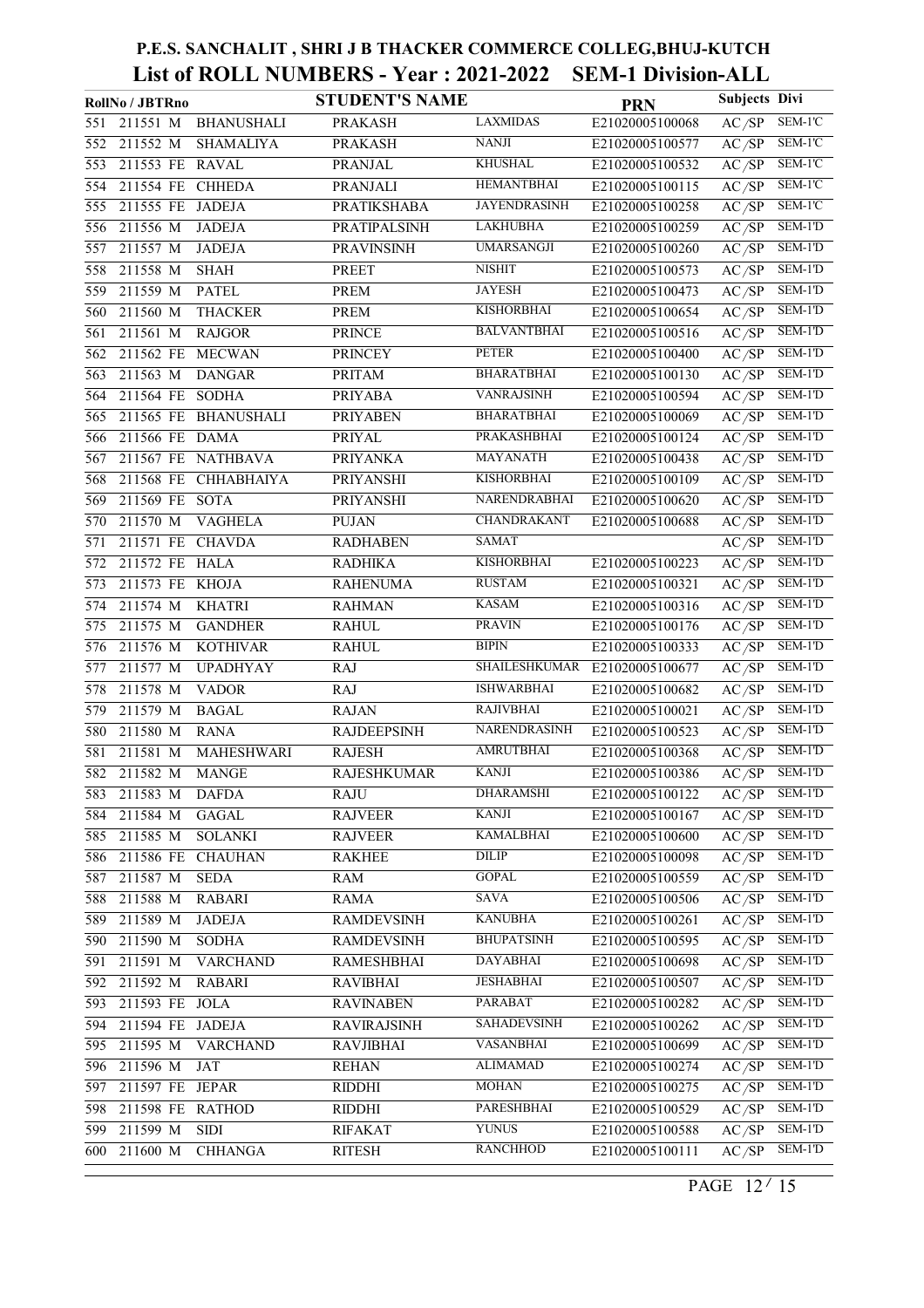|     | RollNo / JBTRno                        | <b>STUDENT'S NAME</b> |                      | <b>PRN</b>                   | Subjects Divi      |           |
|-----|----------------------------------------|-----------------------|----------------------|------------------------------|--------------------|-----------|
| 601 | 211601 FE BHANUSHALEE                  | <b>RIYA</b>           | DEEPAKBHAI           | E21020005100046              | AC/SP              | SEM-1'D   |
| 602 | 211602 FE NAKRANI                      | <b>RIYABEN</b>        | <b>VINODKUMAR</b>    | E21020005100432              | AC/SP              | SEM-1'D   |
| 603 | 211603 M<br><b>SHEKH</b>               | <b>RIYAZ</b>          | <b>MAHMDHANIF</b>    | E21020005100580              | AC/SP              | SEM-1'D   |
| 604 | 211604 M<br><b>CHAVDA</b>              | <b>ROHIT</b>          | <b>HIRABHAI</b>      | E21020005100105              | AC/SP              | SEM-1'D   |
| 605 | 211605 M<br><b>DANGAR</b>              | <b>ROHIT</b>          | <b>RANCHHOD</b>      | E21020005100131              | $\overline{AC/SP}$ | SEM-1'D   |
| 606 | 211606 M<br><b>LUHAR</b>               | <b>RONAKBHAI</b>      | <b>KAMLESHBHAI</b>   | E21020005100353              | AC/SP              | SEM-1'D   |
| 607 | 211607 M<br><b>DAFDA</b>               | <b>RONIT</b>          | <b>JAYANTILAL</b>    |                              | AC/SP              | SEM-1'D   |
| 608 | 211608 FE HADIYA                       | <b>ROSHNI</b>         | <b>KISHORBHAI</b>    |                              | AC/SP              | $SEM-1'D$ |
| 609 | 211609 FE ROWA                         | <b>RUBINABANU</b>     | HAII                 | E21020005100536              | AC/SP              | $SEM-1'D$ |
| 610 | 211610 M<br><b>RAJGOR</b>              | <b>RUCHIT</b>         | <b>CHETANBHAI</b>    | E21020005100517              | AC/SP              | SEM-1'D   |
| 611 | 211611 FE SAMA                         | <b>RUKSHANA</b>       | <b>ABDULGANI</b>     | E21020005100541              | AC/SP              | SEM-1'D   |
| 612 | 211612 M<br><b>DAVDA</b>               | <b>RUPESH</b>         | <b>SURESHBHAI</b>    | E21020005100139              | AC/SP              | $SEM-1'D$ |
| 613 | 211613 FE RAMANI                       | <b>RUTVI</b>          | <b>VINOD</b>         | E21020005100519              | $\overline{AC/SP}$ | SEM-1'D   |
| 614 | 211614 FE SHAH                         | <b>SAANCHI</b>        | <b>KALPESHBHAI</b>   | E21020005100574              | AC/SP              | $SEM-1'D$ |
| 615 | 211615 FE SANGAR                       | <b>SAFIYABEN</b>      | <b>AMAD</b>          | E21020005100549              | AC/SP              | $SEM-1'D$ |
| 616 | 211616 M<br><b>HETHAVADIYA</b>         | <b>SAHDEV</b>         | <b>SHAMJI</b>        | E21020005100229              | AC/SP              | $SEM-1'D$ |
| 617 | 211617 M<br><b>BHANUSHALI</b>          | <b>SAHIL</b>          | <b>KANAIYALAL</b>    | E21020005100070              | AC/SP              | $SEM-1'D$ |
| 618 | 211618 M<br><b>JEPAR</b>               | <b>SAHIL</b>          | LAKHAMASHI           | E21020005100276              | AC/SP              | SEM-1'D   |
| 619 | 211619 M<br><b>SUMRA</b>               | <b>SAHIL</b>          | <b>RAMJAN</b>        | E21020005100626              | AC/SP              | $SEM-1'D$ |
| 620 | 211620 FE ANTARIYA                     | <b>SAKINA</b>         | <b>AKBARBHAI</b>     | E21020005100009              | AC/SP              | $SEM-1'D$ |
| 621 | 211621 M<br><b>SIPAI PATHAN</b>        | <b>SAKIRKHAN</b>      | <b>NAZIRHUSENKHA</b> | E21020005100590              | AC/SP              | SEM-1'D   |
| 622 | 211622 FE<br><b>SOMAIYA</b>            | <b>SAKSHI</b>         | <b>BHARATBHAI</b>    | E21020005100605              | AC/SP              | SEM-1'D   |
| 623 | 211623 FE GOHIL                        | <b>SAKSHIBA</b>       | <b>KRIPALSINH</b>    | E21020005100182              | AC/SP              | $SEM-1'D$ |
| 624 | 211624 M<br><b>SONARA</b>              | <b>SANDIP</b>         | <b>RADHU</b>         | E21020005100608              | AC/SP              | SEM-1'D   |
| 625 | $21\overline{1625 M}$<br><b>RABARI</b> | <b>SANGA</b>          | <b>MAMU</b>          | E21020005100508              | AC/SP              | $SEM-1'D$ |
| 626 | 211626 FE MEMON                        | <b>SANNA</b>          | <b>ALIMAMAD</b>      | E21020005100418              | AC/SP              | SEM-1'D   |
| 627 | 211627 M<br><b>GANDHA</b>              | <b>SAUMYA</b>         | <b>MAHEDRA</b>       | E21020005100175              | AC/SP              | $SEM-1'D$ |
| 628 | 211628 M<br><b>AHIR</b>                | <b>SAVAN</b>          | <b>ARJAN</b>         | E21020005100007              | AC/SP              | SEM-1'D   |
| 629 | 211629 FE RABARI                       | <b>SEETA</b>          | <b>VARJANGBHAI</b>   | E21020005100509              | AC/SP              | $SEM-1'D$ |
| 630 | 211630 FE LUHAR                        | SHABNAMBANU           | <b>DAUD</b>          | E21020005100354              | AC/SP              | SEM-1'D   |
| 631 | 211631 M<br><b>DUBE</b>                | <b>SHAILESH</b>       | <b>RAMNATH</b>       | E21020005100157              | AC/SP              | $SEM-1'D$ |
|     | 632 211632 M<br><b>THACKER</b>         | <b>SHAILESH</b>       | <b>SANJAY</b>        | E21020005100655              | $\overline{AC/SP}$ | SEM-1'D   |
|     | 633 211633 M<br>PATEL                  | <b>SHANTILAL</b>      | LALJIBHAI            | E21020005100476              | AC/SP              | SEM-1'D   |
| 634 | 211634 M<br><b>KERASIYA</b>            | <b>SHATRUGHNA</b>     | <b>HARIBHAI</b>      | E21020005100299              | AC/SP              | SEM-1'D   |
| 635 | <b>VARCHAND</b><br>211635 M            | SHIV                  | <b>BABUBHAI</b>      | E21020005100700              | AC/SP              | SEM-1'D   |
|     | 636 211636 M<br><b>PARMAR</b>          | <b>SHIVAM</b>         | <b>MANOJBHAI</b>     | E21020005100460              | AC/SP              | SEM-1'D   |
| 637 | 211637 M<br><b>UPADHYAY</b>            | SHIVAM                | <b>RAJESH</b>        | E21020005100678              | AC/SP              | SEM-1'D   |
| 638 | 211638 M<br><b>DABHI</b>               | <b>SHIVAMKUMAR</b>    | VASANTBHAI           | E21020005100120              | $\overline{AC/SP}$ | $SEM-1'D$ |
| 639 | 211639 M<br><b>GOR</b>                 | <b>SHIVANG</b>        | <b>KAMALBHAI</b>     | E21020005100192              | AC/SP              | SEM-1'D   |
| 640 | 211640 FE ANTHU                        | <b>SHIVANI</b>        | <b>DINESHBHAI</b>    | E21020005100012              | AC/SP              | SEM-1'D   |
| 641 | 211641 FE SUTHAR                       | <b>SHIVANI</b>        | <b>KANAIYALAL</b>    | E21020005100633              | AC/SP              | SEM-1'D   |
| 642 | 211642 FE VAGHELA                      | <b>SHIVANI</b>        | <b>DHARMENDRA</b>    | E21020005100689              | AC/SP              | SEM-1'D   |
| 643 | 211643 FE PATEL                        | <b>SHREYA</b>         | SANJAY               | E21020005100477              | AC/SP              | SEM-1'D   |
| 644 | 211644 FE SOLANKI                      | <b>SHRUTI</b>         | <b>ANANDBHAI</b>     | E21020005100601              | AC/SP              | SEM-1'D   |
| 645 | 211645 FE SONI                         | <b>SHRUTI</b>         | <b>UMED</b>          | E21020005100615              | $\overline{AC/SP}$ | SEM-1'D   |
| 646 | 211646 M<br><b>CHAUDHARY</b>           | <b>SHYAM</b>          | MANGANIPRASAD        | E21020005100092              | AC/SP              | $SEM-1'D$ |
| 647 | 211647 M<br><b>GADHVI</b>              | <b>SHYAM</b>          | PABUBHAI             | E21020005100161              | AC/SP              | SEM-1'D   |
| 648 | 211648 M<br><b>BHANUSHALI</b>          | SHYAMKUMAR            | <b>NARANBHAI</b>     | E21020005100071              | AC/SP              | SEM-1'D   |
| 649 | 211649 FE SAMA                         | <b>SIMRAN</b>         | <b>OSMAN</b>         | E21020005100542              | AC/SP              | SEM-1'D   |
| 650 | 211650 M<br><b>BHATT</b>               | <b>SMIT</b>           |                      | DHARMENDRABH E21020005100077 | AC/SP              | SEM-1'D   |

PAGE 13/15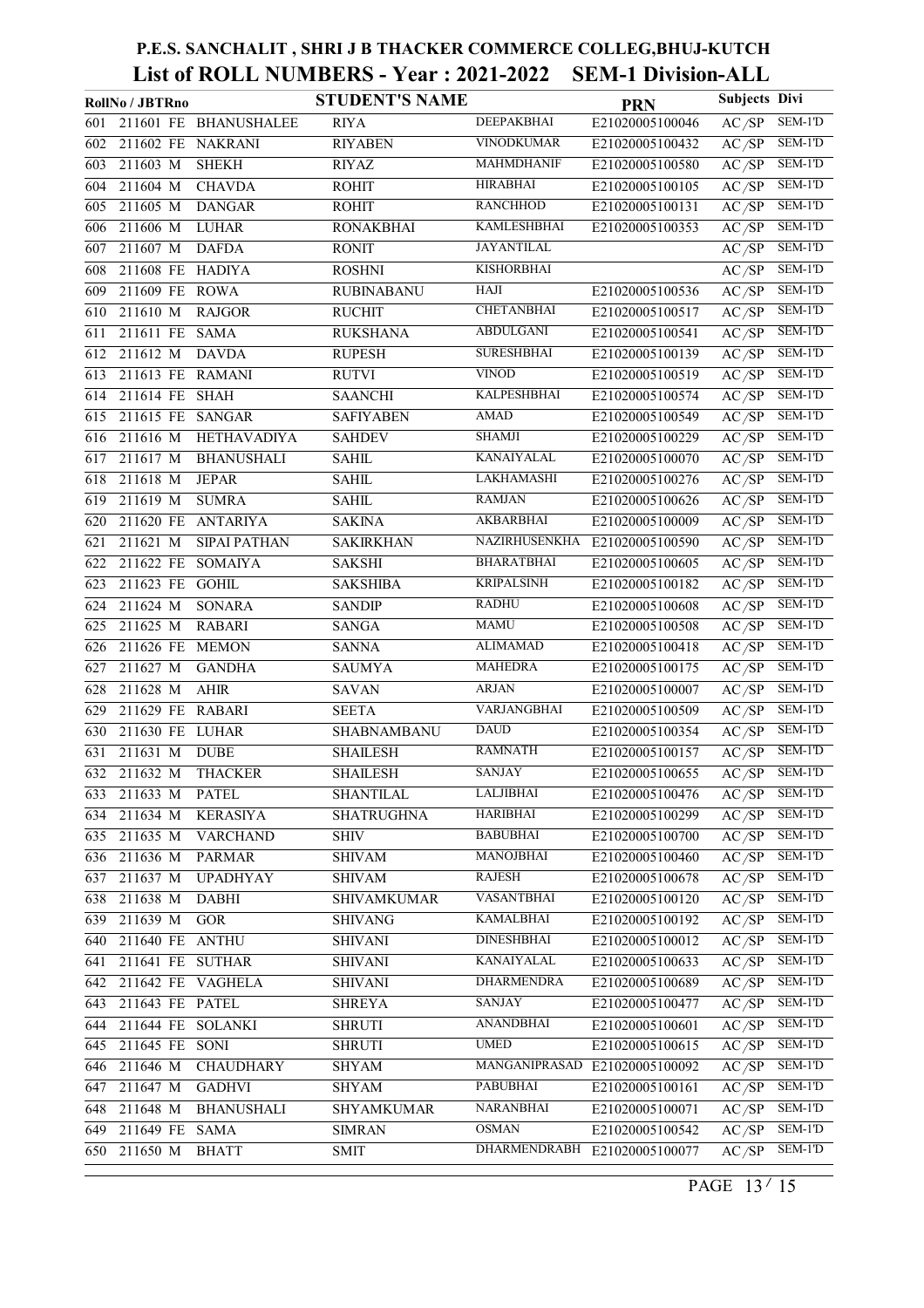|                  | RollNo / JBTRno   |                       | <b>STUDENT'S NAME</b> |                     | <b>PRN</b>      | <b>Subjects Divi</b> |           |
|------------------|-------------------|-----------------------|-----------------------|---------------------|-----------------|----------------------|-----------|
| 651              | 211651 M          | <b>POKAR</b>          | <b>SMIT</b>           | <b>ARVINDBHAI</b>   | E21020005100489 | AC/SP                | SEM-1'D   |
| 652              | 211652 M          | <b>POKAR</b>          | <b>SMITKUMAR</b>      | <b>VINODBHAI</b>    | E21020005100490 | AC/SP                | SEM-1'D   |
| $\overline{653}$ |                   | 211653 FE BHANUSHALI  | <b>SNEHA</b>          | <b>DINESHBHAI</b>   | E21020005100072 | AC/SP                | $SEM-1'D$ |
| 654              |                   | 211654 FE MAHESHWARI  | <b>SNEHA</b>          | <b>SHIVJI</b>       | E21020005100370 | AC/SP                | SEM-1'D   |
| 655              | 211655 FE         | <b>THACKER</b>        | <b>SNEHA</b>          | <b>MANISHBHAI</b>   | E21020005100657 | AC/SP                | SEM-1'D   |
| 656              | 211656 FE         | <b>VORA</b>           | <b>SNEHA</b>          | <b>NAVINCHANDR</b>  | E21020005100718 | $A\overline{C/SP}$   | SEM-1'D   |
| 657              |                   | 211657 FE KESHRANI    | <b>SRUSHTI</b>        | <b>JAYESHKUMAR</b>  | E21020005100302 | AC/SP                | SEM-1'D   |
| 658              | 211658 M          | <b>KUMAR</b>          | <b>SUBHAM</b>         | <b>SUKHBIRSINGH</b> | E21020005100334 | AC/SP                | $SEM-1'D$ |
| 659              | 211659 M          | <b>SHEIKH</b>         | <b>SUFIYAN</b>        | <b>FARUK</b>        | E21020005100579 | AC/SP                | $SEM-1'D$ |
| 660              | 211660 FE         | <b>JETHI</b>          | <b>SUHANI</b>         | <b>HIMANSHU</b>     | E21020005100281 | AC/SP                | SEM-1'D   |
| 661              | 211661 M          | <b>SOMESHWAR</b>      | <b>SUJAL</b>          | <b>VINOD</b>        | E21020005100607 | AC/SP                | $SEM-1'D$ |
| 662              | 211662 FE         | <b>MISHARA</b>        | <b>SUNIDHIKUMARI</b>  | <b>SUDHIRKUMAR</b>  | E21020005100335 | AC/SP                | SEM-1'D   |
| 663              | 211663 M          | <b>GOHIL</b>          | <b>SURYADEEPSINH</b>  | <b>REVANTUBHA</b>   | E21020005100183 | AC/SP                | SEM-1'D   |
| 664              | 211664 FE         | <b>ANTHU</b>          | <b>SWEETYBEN</b>      | <b>DEVJIBHAI</b>    | E21020005100013 | AC/SP                | $SEM-1'D$ |
| 665              | 211665 FE KHOJA   |                       | TAHESINFATEMA         | <b>AZIZ</b>         | E21020005100322 | AC/SP                | SEM-1'D   |
| 666              | 211666 M          | <b>ARAB</b>           | <b>TANVIR</b>         | <b>HAMADBIN</b>     | E21020005100014 | AC/SP                | $SEM-1'D$ |
| 667              | 211667 M          | <b>RAMJIYANI</b>      | <b>TARANG</b>         | <b>RAMESHBHAI</b>   | E21020005100521 | AC/SP                | $SEM-1'D$ |
| 668              | 211668 M          | <b>BHANUSHALI</b>     | <b>TARUN</b>          | <b>KHATAUBHAI</b>   | E21020005100073 | AC/SP                | SEM-1'D   |
| 669              | 211669 M          | <b>KHATRI</b>         | <b>TASNIM</b>         | <b>HASAM</b>        | E21020005100317 | AC/SP                | $SEM-1'D$ |
| 670              | 211670 M          | <b>KHALIFA</b>        | <b>TAUFIK</b>         | <b>SABIR</b>        | E21020005100305 | AC/SP                | SEM-1'D   |
| 671              | 211671 M          | <b>SORATHIYA</b>      | <b>TEJAS</b>          | <b>RAMESHBHAI</b>   | E21020005100619 | AC/SP                | SEM-1'D   |
| 672              | 211672 M          | <b>SOLANKI</b>        | <b>TILAK</b>          | <b>JAYESHBHAI</b>   | E21020005100602 | AC/SP                | SEM-1'D   |
| 673              | 211673 FE         | <b>THACKER</b>        | <b>TISHA</b>          | <b>VINODBHAI</b>    | E21020005100658 | AC/SP                | $SEM-1'D$ |
| 674              | 211674 FE         | <b>THAKKAR</b>        | <b>TISHA</b>          | MAYURBHAI           | E21020005100665 | AC/SP                | $SEM-1'D$ |
| 675              | 211675 M          | <b>JADEJA</b>         | TRIPALSINH            | <b>KULDEEPSINH</b>  | E21020005100263 | AC/SP                | $SEM-1'D$ |
| 676              | 211676 FE         | <b>SAMATRAI</b>       | TULSI                 | <b>PRAVIN</b>       | E21020005100543 | AC/SP                | SEM-1'D   |
| 677              | 211677 FE         | <b>OZA</b>            | <b>TWINKLE</b>        | <b>DILIPBHAI</b>    | E21020005100441 | AC/SP                | SEM-1'D   |
| 678              | 211678 M          | <b>SONI</b>           | <b>UDAY</b>           | <b>AMIT</b>         | E21020005100616 | AC/SP                | SEM-1'D   |
| 679              | 211679 FE         | CHHABHAIYA            | <b>UKTHI</b>          | <b>JAVER</b>        | E21020005100110 | AC/SP                | SEM-1'D   |
| 680              | 211680 M          | <b>SANKHLA</b>        | <b>UMANG</b>          | <b>DINESHBHAI</b>   | E21020005100552 | AC/SP                | SEM-1'D   |
| 681              | 211681 M          | <b>SOLANKI</b>        | <b>UMANG</b>          | <b>KISHORBHAI</b>   | E21020005100603 | AC/SP                | SEM-1'D   |
|                  | 682 211682 M      | <b>SANKHLA</b>        | <b>UMANGKUMAR</b>     | <b>SANJAYBHAI</b>   | E21020005100553 | AC/SP                | SEM-1'D   |
| 683              | 211683 FE PARGADU |                       | <b>URMILABEN</b>      | <b>BUDHALAL</b>     | E21020005100448 | AC/SP                | SEM-1'D   |
| 684              | 211684 FE HADIYA  |                       | <b>URVASHIBEN</b>     | MAVJIBHAI           | E21020005100219 | AC/SP                | SEM-1'D   |
| 685              | 211685 FE PATEL   |                       | <b>URVI</b>           | <b>RAJESHBHAI</b>   | E21020005100479 | AC/SP                | SEM-1'D   |
| 686              | 211686 M          | <b>CHAVDA</b>         | <b>UTTAM</b>          | <b>SHAMJI</b>       | E21020005100106 | AC/SP                | SEM-1'D   |
| 687              | 211687 M          | <b>RAJGOR</b>         | <b>VAITIKKUMAR</b>    | <b>UMESH</b>        | E21020005100518 | AC/SP                | SEM-1'D   |
| 688              | 211688 FE         | <b>RATHOD</b>         | <b>VANDNABEN</b>      | PREMJI              | E21020005100530 | AC/SP                | SEM-1'D   |
| 689              | 211689 FE RATHVA  |                       | <b>VANITABEN</b>      | <b>BIJALBHAI</b>    | E21020005100531 | AC/SP                | SEM-1'D   |
| 690              | 211690 M          | <b>RABARI</b>         | <b>VANKA</b>          | <b>KHENGAR</b>      | E21020005100510 | AC/SP                | SEM-1'D   |
| 691              | 211691 M          | <b>NANDA</b>          | <b>VANSH</b>          | <b>BIPIN</b>        | E21020005100436 | AC/SP                | SEM-1'D   |
| 692              | 211692 M          | <b>SHAH</b>           | <b>VANSH</b>          | MAHENDRABHAI        | E21020005100575 | AC/SP                | SEM-1'D   |
| 693              | 211693 M          | <b>SOLANKI</b>        | <b>VANSH</b>          | <b>GIRISH</b>       | E21020005100604 | AC/SP                | SEM-1'D   |
| 694              | 211694 FE BHATTI  |                       | <b>VANSHITA</b>       | <b>MANISHBHAI</b>   |                 | AC/SP                | SEM-1'D   |
| 695              |                   | 211695 FE CHHAPRIBAND | <b>VARSHA</b>         | <b>SUBHASH</b>      | E21020005100113 | AC/SP                | SEM-1'D   |
| 696              | 211696 FE GOSWAMI |                       | <b>VIDHI</b>          | <b>VINOD</b>        | E21020005100212 | AC/SP                | SEM-1'D   |
| 697              | 211697 FE MEHTA   |                       | <b>VIDHI</b>          | <b>BHARATBHAI</b>   | E21020005100410 | AC/SP                | SEM-1'D   |
| 698              | 211698 FE         | <b>SANGHAVI</b>       | <b>VIDHI</b>          | PANKAJKUMAR         | E21020005100550 | AC/SP                | SEM-1'D   |
| 699              | 211699 M          | <b>HATHVADIYA</b>     | <b>VIJAY</b>          | <b>RAMJI</b>        | E21020005100228 | AC/SP                | SEM-1'D   |
| 700              | 211700 M          | <b>KHUNGLA</b>        | <b>VIJAY</b>          | <b>RAMESH</b>       | E21020005100328 | AC/SP                | SEM-1'D   |
|                  |                   |                       |                       |                     |                 |                      |           |

PAGE 14/15